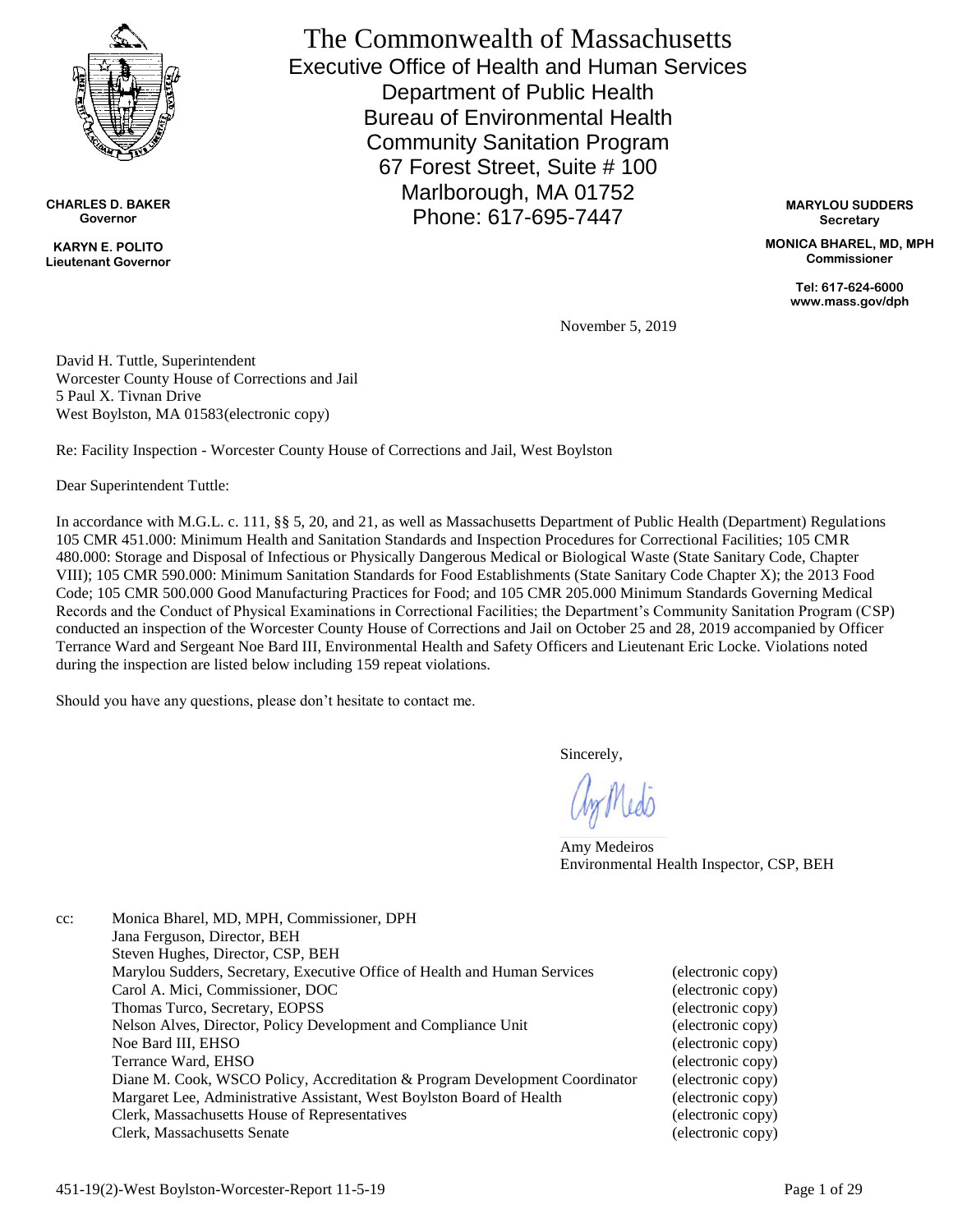# **HEALTH AND SAFETY VIOLATIONS**

(*\* indicates conditions documented on previous inspection reports*)

#### **Entrance**

| Superintendent's Office                                        | Unable to Inspect - Locked                                                                                     |
|----------------------------------------------------------------|----------------------------------------------------------------------------------------------------------------|
| <b>Waiting Area</b>                                            | No Violations Noted                                                                                            |
| <b>Fisher Conference Room</b>                                  | No Violations Noted                                                                                            |
| Hallway                                                        | <b>No Violations Noted</b>                                                                                     |
| <b>Assistant Deputy Superintendent's Office</b>                | Unable to Inspect – Locked                                                                                     |
| Deputy's Office                                                | Unable to Inspect - Locked                                                                                     |
| <b>Staff Locker Room</b>                                       | No Violations Noted                                                                                            |
| Staff Bathroom                                                 | No Violations Noted                                                                                            |
| <b>Control Room</b>                                            | No Violations Noted                                                                                            |
| Control Bathroom<br>105 CMR 451.123                            | Maintenance: Ceiling vent dusty                                                                                |
| Key Room                                                       | No Violations Noted                                                                                            |
| <b>Herman Building</b><br>105 CMR 451.320*<br>105 CMR 451.343* | Cell Size: Inadequate floor space in all cells<br>Electric Fixtures in Cell: No electrical outlet in all cells |
| <b>A2 Block</b>                                                |                                                                                                                |
| <b>Control Booth</b>                                           | No Violations Noted                                                                                            |
| Control Bathroom                                               | No Violations Noted                                                                                            |
| Day Room                                                       | No Violations Noted                                                                                            |
| <b>Chemical Storage Room</b>                                   | No Violations Noted                                                                                            |
|                                                                |                                                                                                                |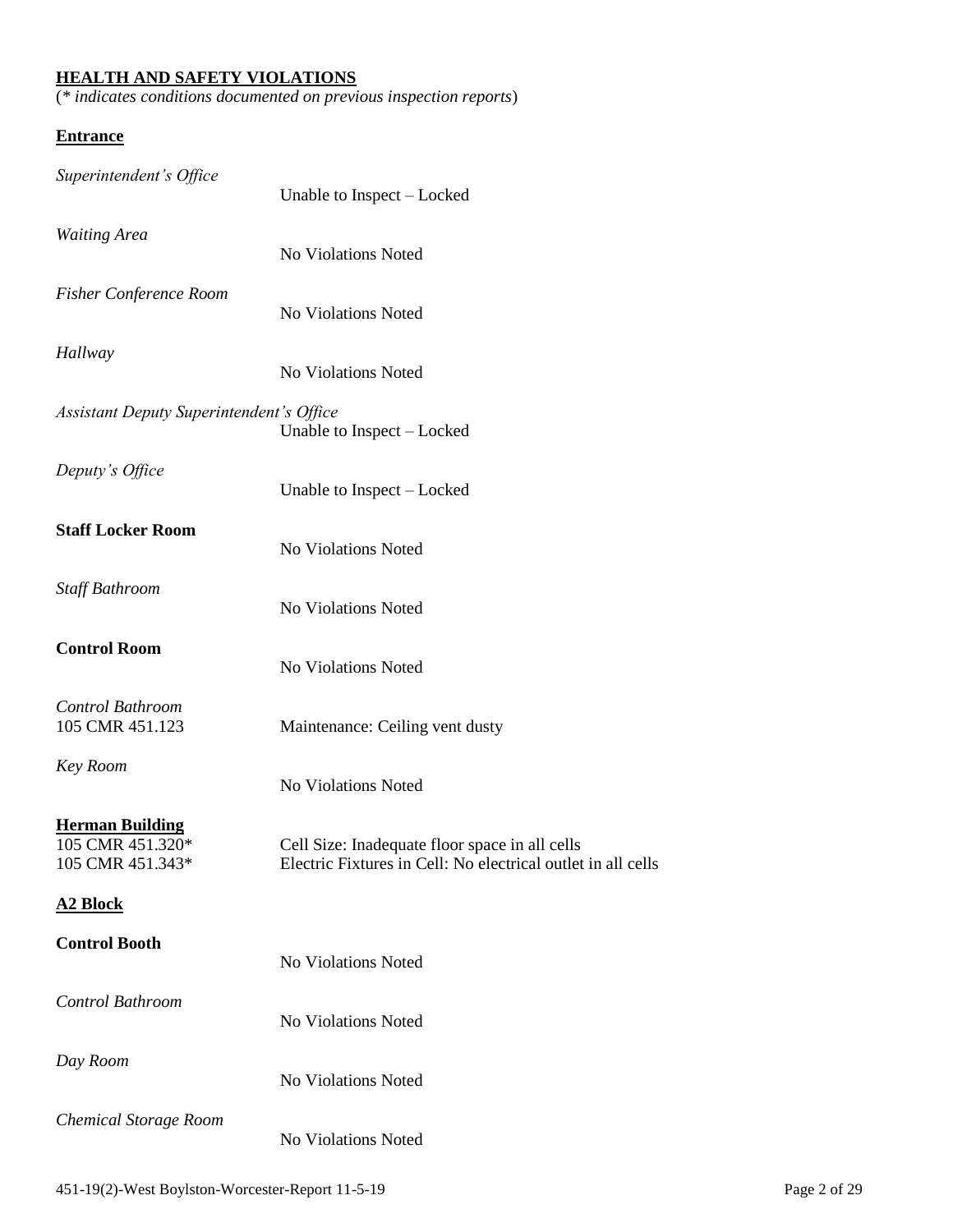| Paper Goods Storage                                                          | No Violations Noted                                                                                                                                                                            |
|------------------------------------------------------------------------------|------------------------------------------------------------------------------------------------------------------------------------------------------------------------------------------------|
| <b>Staff Room</b>                                                            | No Violations Noted                                                                                                                                                                            |
| Slop Sink Room (Upstairs)                                                    | No Violations Noted                                                                                                                                                                            |
| Cells (Upstairs)<br>105 CMR 451.353                                          | Interior Maintenance: Floor paint damaged in cell #45                                                                                                                                          |
| Showers (Upstairs)<br>105 CMR 451.123                                        | Maintenance: Soap scum on walls in shower #2                                                                                                                                                   |
| Slop Sink (Downstairs)                                                       | No Violations Noted                                                                                                                                                                            |
| Cells (Downstairs)<br>105 CMR 451.353*<br>105 CMR 451.353<br>105 CMR 451.353 | Interior Maintenance: Floor paint damaged in cell #53<br>Interior Maintenance: Floor paint damaged in cell #49, 50, 57, 58, 59, and 61<br>Interior Maintenance: Wall paint damaged in cell #50 |
| Showers (Downstairs)                                                         | Unable to Inspect – In Use                                                                                                                                                                     |
| <b>Hallway</b><br>105 CMR 451.344                                            | Illumination in Habitable Areas: Lights not functioning properly, lights out                                                                                                                   |
| <b>Storage Closets</b>                                                       | No Violations Noted                                                                                                                                                                            |
| <b>A1 Block</b>                                                              |                                                                                                                                                                                                |
| <b>Control Booth</b><br>105 CMR 451.353                                      | Interior Maintenance: Ceiling vent not secured to ceiling                                                                                                                                      |
| Control Bathroom                                                             | No Violations Noted                                                                                                                                                                            |
| Day Room                                                                     | No Violations Noted                                                                                                                                                                            |
| Room #1                                                                      | No Violations Noted                                                                                                                                                                            |
| Room #2                                                                      | No Violations Noted                                                                                                                                                                            |
| Room #3                                                                      | No Violations Noted                                                                                                                                                                            |
| Storage #4                                                                   | No Violations Noted                                                                                                                                                                            |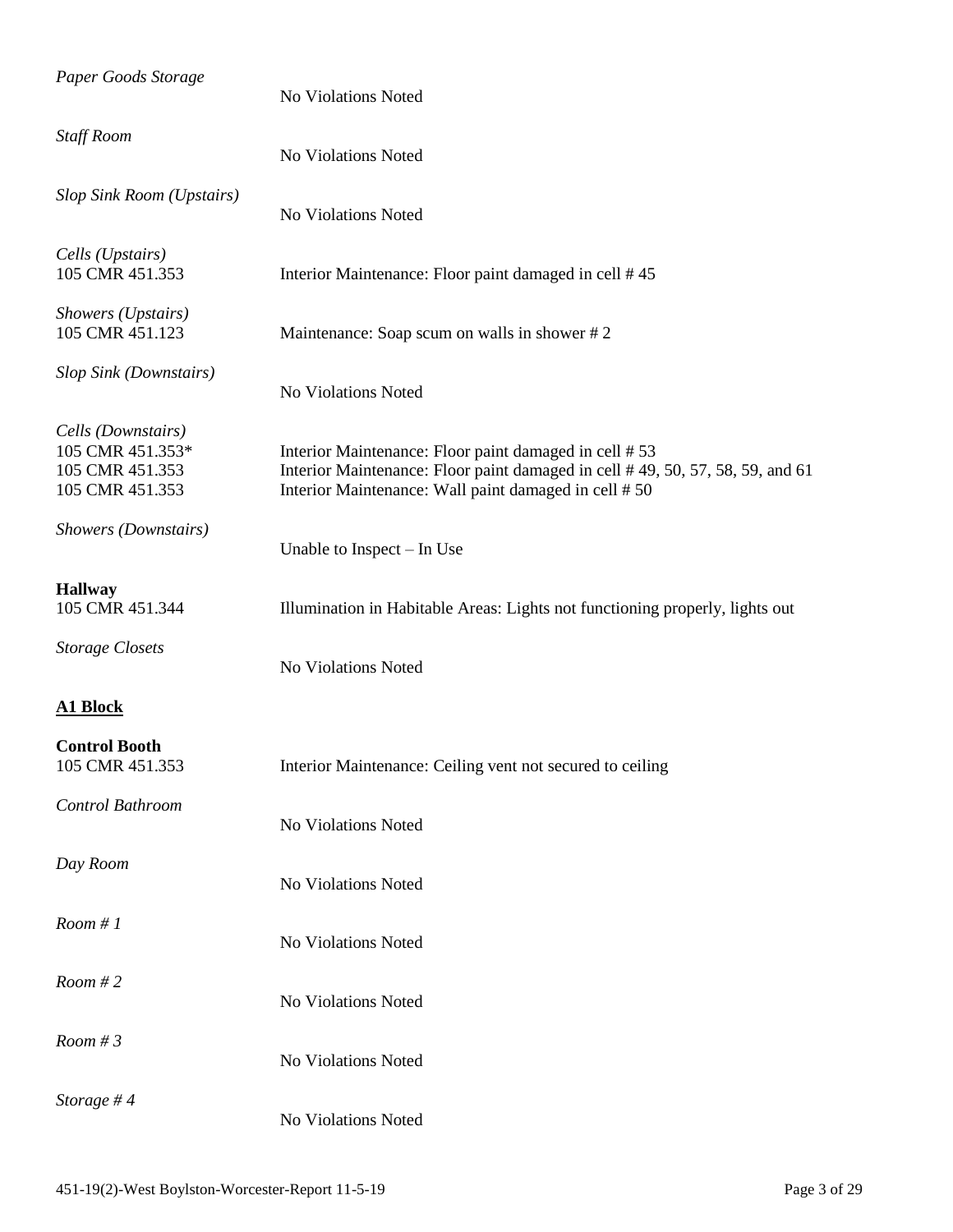| Storage # $5$                                                                | No Violations Noted                                                                                                                                                                   |
|------------------------------------------------------------------------------|---------------------------------------------------------------------------------------------------------------------------------------------------------------------------------------|
| Room #6                                                                      | No Violations Noted                                                                                                                                                                   |
| Slop Sink (Upstairs)                                                         | No Violations Noted                                                                                                                                                                   |
| Cells (Upstairs)<br>105 CMR 451.123*                                         | Maintenance: Toilet damaged in cell #16                                                                                                                                               |
| Showers (Upstairs)<br>105 CMR 451.130                                        | Hot Water: Shower water temperature recorded at 120 <sup>°</sup> F                                                                                                                    |
| Slop Sink (Downstairs)                                                       | No Violations Noted                                                                                                                                                                   |
| Cells (Downstairs)<br>105 CMR 451.353*<br>105 CMR 451.353<br>105 CMR 451.103 | Interior Maintenance: Floor paint damaged in cell #25<br>Interior Maintenance: Floor paint damaged in cell #17, 18, and 26<br>Mattresses: Mattress damaged in cell #28 and 30         |
| Showers (Downstairs)                                                         | No Violations Noted                                                                                                                                                                   |
| Rec Area                                                                     | No Violations Noted                                                                                                                                                                   |
| <b>MAXIB</b><br>105 CMR 451.320*                                             | Cell Size: Inadequate floor space in all cells                                                                                                                                        |
| Control<br>105 CMR 451.200<br>105 CMR 451.353                                | Food Storage, Preparation and Service: Food storage not in compliance with<br>105 CMR 590.000, refrigerator temperature recorded at 45°F<br>Interior Maintenance: Ceiling tiles loose |
| Control Bathroom<br>105 CMR 451.123<br>105 CMR 451.123<br>105 CMR 451.110(A) | Maintenance: Wall damaged<br>Maintenance: Paper towel dispenser damaged<br>Hygiene Supplies at Toilet and Handwash Sink: No paper towels at handwash sink                             |
| <b>Lower Right Tier</b>                                                      |                                                                                                                                                                                       |
| Day Room                                                                     | No Violations Noted                                                                                                                                                                   |
| <b>Slop Sink</b>                                                             | No Violations Noted                                                                                                                                                                   |
| <b>Showers</b><br>105 CMR 451.123                                            | Maintenance: Wall paint damaged in shower #1                                                                                                                                          |
| Cells<br>105 CMR 451.353*<br>105 CMR 451.353                                 | Interior Maintenance: Floor paint damaged in cell #112, 122, 126, 132, and 142<br>Interior Maintenance: Floor paint damaged in cell #108, 124, 140, 144, and 152                      |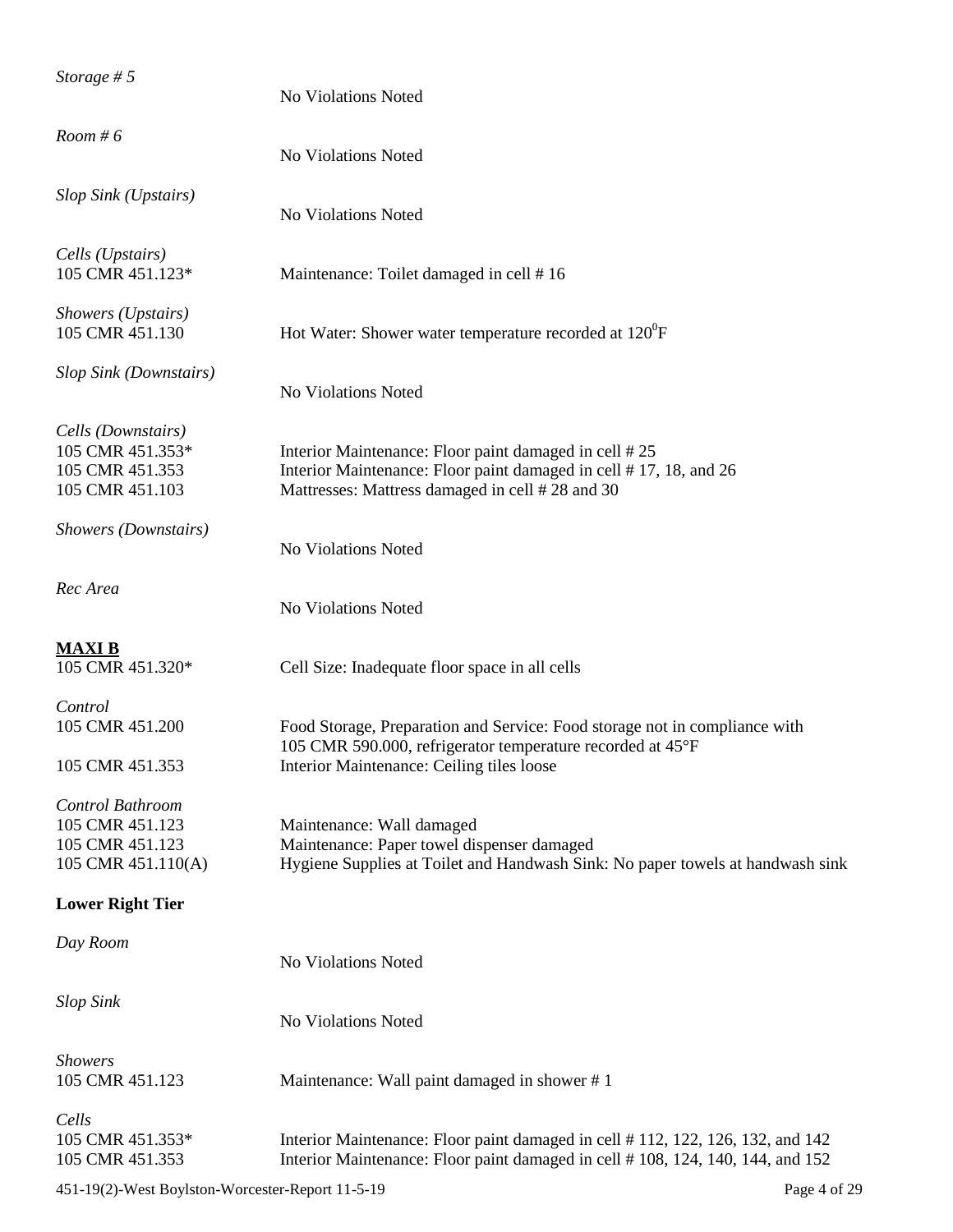### **Lower Left Tier**

| Day Room<br>105 CMR 451.344                       | Illumination in Habitable Areas: Lights not functioning properly, lights out                                                      |
|---------------------------------------------------|-----------------------------------------------------------------------------------------------------------------------------------|
| Cells<br>105 CMR 451.353*<br>105 CMR 451.353      | Interior Maintenance: Floor paint damaged in cell #125, 129, and 145<br>Interior Maintenance: Floor paint damaged in cell #133    |
| <b>Showers</b><br>105 CMR 451.123                 | Maintenance: Soap scum on walls in shower #1 and 2                                                                                |
| <b>Slop Sink</b>                                  | No Violations Noted                                                                                                               |
| <b>Chemical Closet</b><br>105 CMR 451.123         | Maintenance: Wet mop stored upside down                                                                                           |
| <b>Lower Disciplinary Unit</b>                    | Unable to Inspect - Not Used                                                                                                      |
| <b>Upper Left Tier</b>                            |                                                                                                                                   |
| Day Room                                          | No Violations Noted                                                                                                               |
| Cells<br>105 CMR 451.353                          | Interior Maintenance: Floor paint damaged in cell # 312, 320, 326, 328, 334, 346,<br>and 350                                      |
| <b>Slop Sink</b>                                  | No Violations Noted                                                                                                               |
| <b>Showers</b>                                    | No Violations Noted                                                                                                               |
| <b>Upper Disciplinary Unit</b><br>105 CMR 451.353 | (Unable to Inspect Cell $# 4 - No$ Longer Used)<br>Interior Maintenance: Floor paint damaged in cell #1                           |
| <b>Upper Right Tier</b>                           |                                                                                                                                   |
| Day Room<br>105 CMR 451.345*                      | Illumination in Common Passage Ways and Areas: Inadequate lighting, light out                                                     |
| Cells<br>105 CMR 451.353<br>105 CMR 451.103       | Interior Maintenance: Floor paint damaged in cell # 307, 309, 311, 313, 331, and 333<br>Mattresses: Mattress damaged in cell #341 |
| <b>Showers</b>                                    | No Violations Noted                                                                                                               |
| <b>Slop Sink</b>                                  | No Violations Noted                                                                                                               |
| <b>Chapel</b>                                     | No Violations Noted                                                                                                               |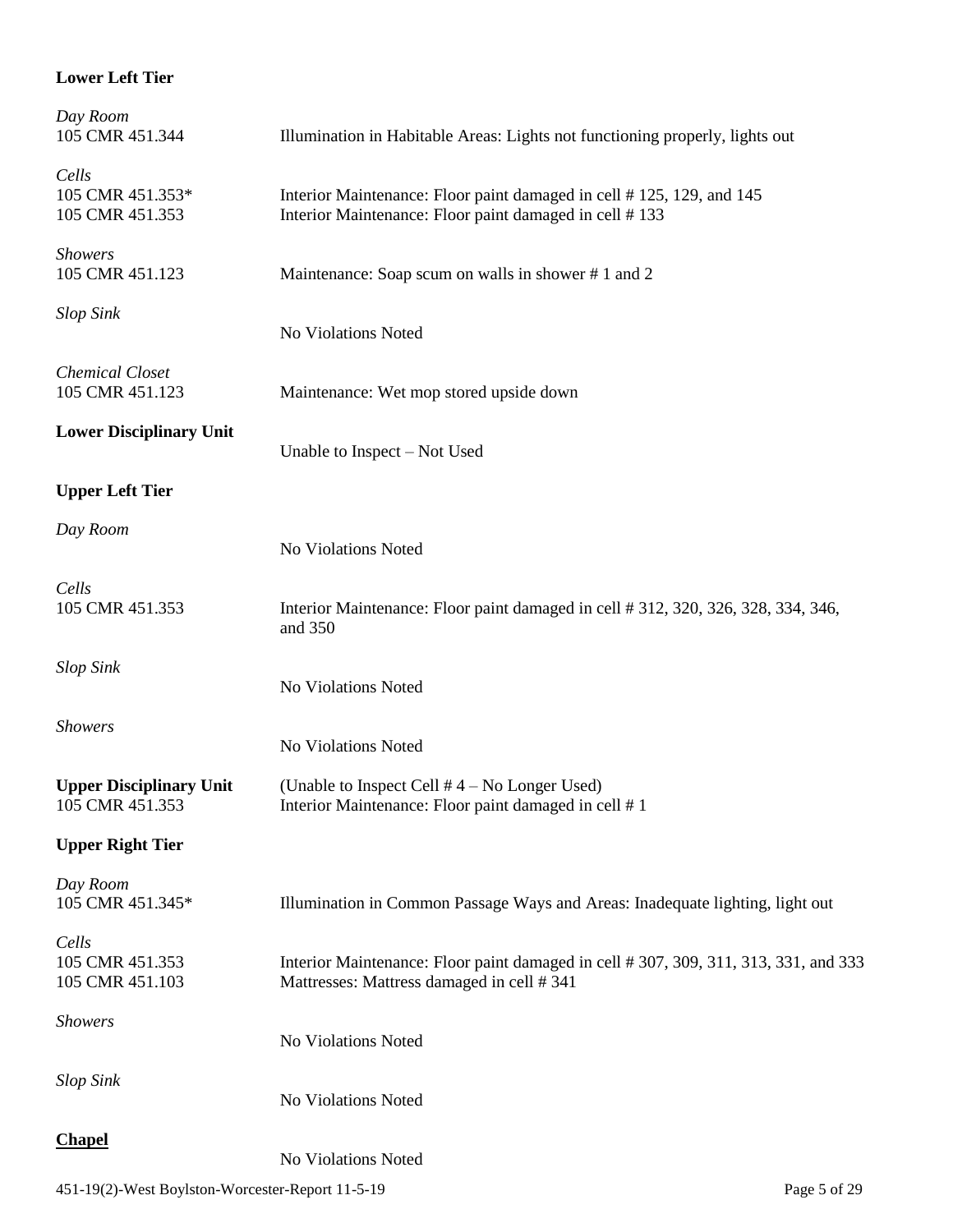| Office (Right of Altar)                                                     | Unable to Inspect – Locked                                                                                                                |
|-----------------------------------------------------------------------------|-------------------------------------------------------------------------------------------------------------------------------------------|
| <b>Health Services</b>                                                      |                                                                                                                                           |
| Interview Room # 1                                                          | No Violations Noted                                                                                                                       |
| Interview Room #2                                                           | No Violations Noted                                                                                                                       |
| <b>Infirmary Ward Bunk Room</b><br>105 CMR 451.320*                         | Cell Size: Inadequate floor space in all cells                                                                                            |
| Bathroom & Shower<br>105 CMR 451.123*<br>105 CMR 451.123<br>105 CMR 451.123 | Maintenance: Grout missing between wall tiles in shower<br>Maintenance: Wall tile damaged in shower<br>Maintenance: Grout dirty in shower |
| Examiner's Room                                                             | No Violations Noted                                                                                                                       |
| Nurse's Room<br>105 CMR 451.344                                             | Illumination in Habitable Areas: Light not functioning properly, light out                                                                |
| Pharmacy                                                                    | No Violations Noted                                                                                                                       |
| <b>Mental Health Offices</b>                                                | No Violations Noted                                                                                                                       |
| <b>Break Room</b>                                                           | No Violations Noted                                                                                                                       |
| Supply Room w/o Sink                                                        | No Violations Noted                                                                                                                       |
| Inmate Bathroom                                                             | No Violations Noted                                                                                                                       |
| Staff Bathroom                                                              | No Violations Noted                                                                                                                       |
| Supply Closet with Sink                                                     | No Violations Noted                                                                                                                       |
| <b>Biohazard Storage</b>                                                    | No Violations Noted                                                                                                                       |
| <b>Central Control</b>                                                      | <b>No Violations Noted</b>                                                                                                                |
| Control Bathroom<br>105 CMR 451.123*<br>105 CMR 451.123                     | Maintenance: Walls dirty<br>Maintenance: Light shield not secured on ceiling                                                              |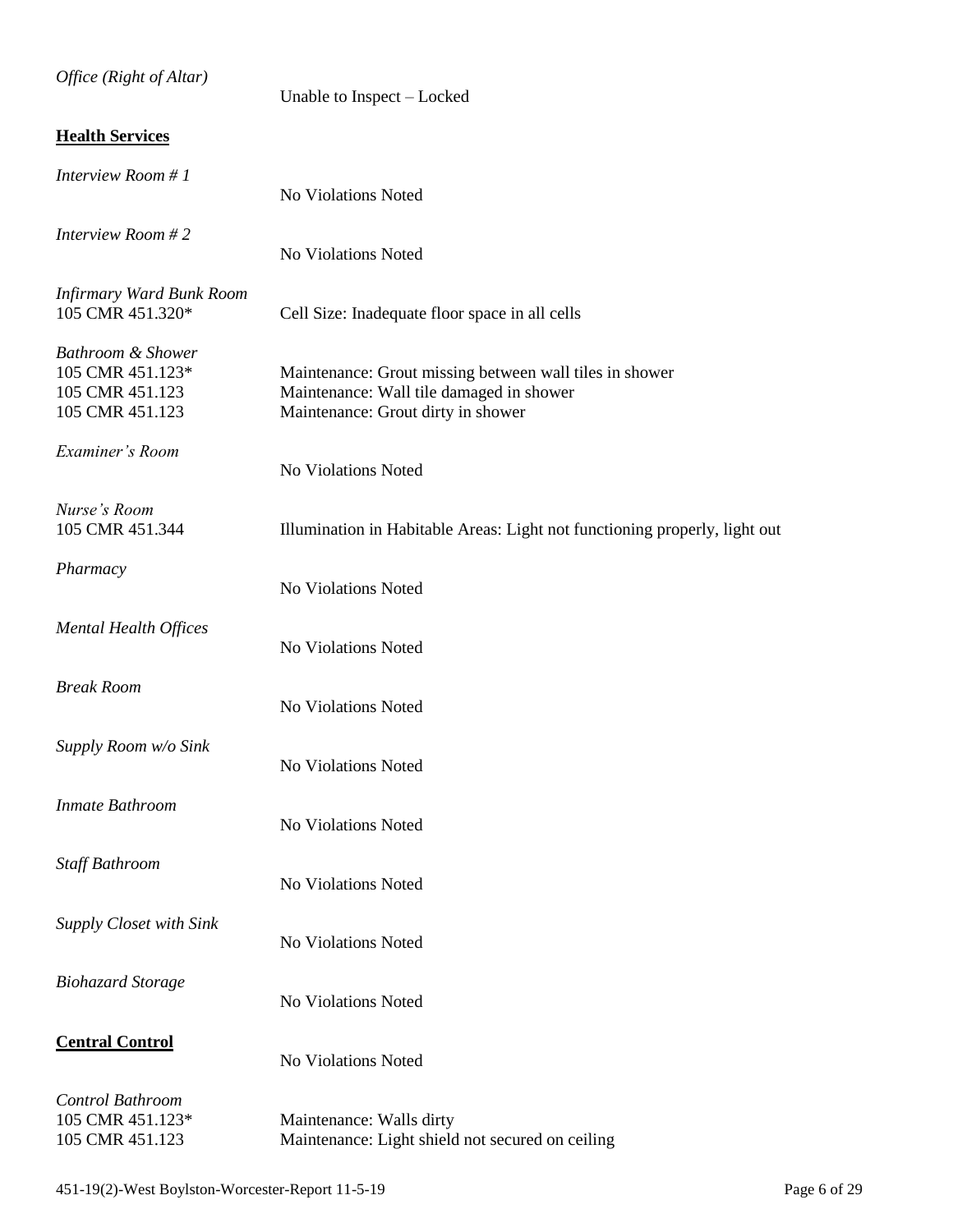### **Property**

#### No Violations Noted

# **Gymnasium**

*Slop Sink Closet (Hallway)*

| <b>No Violations Noted</b> |  |
|----------------------------|--|
|                            |  |

| <b>Basketball Court</b><br>105 CMR 451.350*<br>105 CMR 451.350*<br>105 CMR 451.350*<br>105 CMR 451.353*<br>105 CMR 451.344* | Structural Maintenance: Floor damaged<br>Structural Maintenance: Wall damaged<br>Structural Maintenance: Ceiling damaged<br>Interior Maintenance: Ceiling paint damaged<br>Illumination in Habitable Areas: Light not functioning properly, lights out |
|-----------------------------------------------------------------------------------------------------------------------------|--------------------------------------------------------------------------------------------------------------------------------------------------------------------------------------------------------------------------------------------------------|
| <b>Inmate Toilets &amp; Showers</b><br>105 CMR 451.126                                                                      | (Unable to Inspect Showers - Not Used)<br>Hot Water: Hot water temperature recorded at $103^{\circ}$ F at handwash sink # 1                                                                                                                            |
| <b>Booth</b><br>105 CMR 451.200*                                                                                            | Food Storage, Preparation and Service: Food storage not in compliance with<br>105 CMR 590.000, refrigerator gaskets damaged                                                                                                                            |
| <b>Staff Bathroom</b>                                                                                                       | No Violations Noted                                                                                                                                                                                                                                    |
| <b>Bathroom without Showers</b>                                                                                             | <b>No Violations Noted</b>                                                                                                                                                                                                                             |
| <b>VISITING ROOM</b>                                                                                                        |                                                                                                                                                                                                                                                        |
| <b>Inmate Visiting Side</b><br>105 CMR 451.353*<br>105 CMR 451.353*                                                         | Interior Maintenance: Counter top damaged in booth #10, 12, and 14<br>Interior Maintenance: Wall damaged near phone in booth #19 and 20                                                                                                                |
| <b>Non-Inmate Visiting Side</b><br>105 CMR 451.353*<br>105 CMR 451.353*                                                     | Interior Maintenance: Floor paint damaged throughout area<br>Interior Maintenance: Wall panel not secured in booth #6                                                                                                                                  |
| Female Handicapped Bathroom                                                                                                 | <b>No Violations Noted</b>                                                                                                                                                                                                                             |
| Male Handicapped Bathroom                                                                                                   | No Violations Noted                                                                                                                                                                                                                                    |
| Female Bathroom                                                                                                             | No Violations Noted                                                                                                                                                                                                                                    |
| Male Bathroom                                                                                                               | No Violations Noted                                                                                                                                                                                                                                    |
| <b>MAXI C</b><br>105 CMR 451.320*                                                                                           | Cell Size: Inadequate floor space in all cells                                                                                                                                                                                                         |
| Control Booth                                                                                                               | No Violations Noted                                                                                                                                                                                                                                    |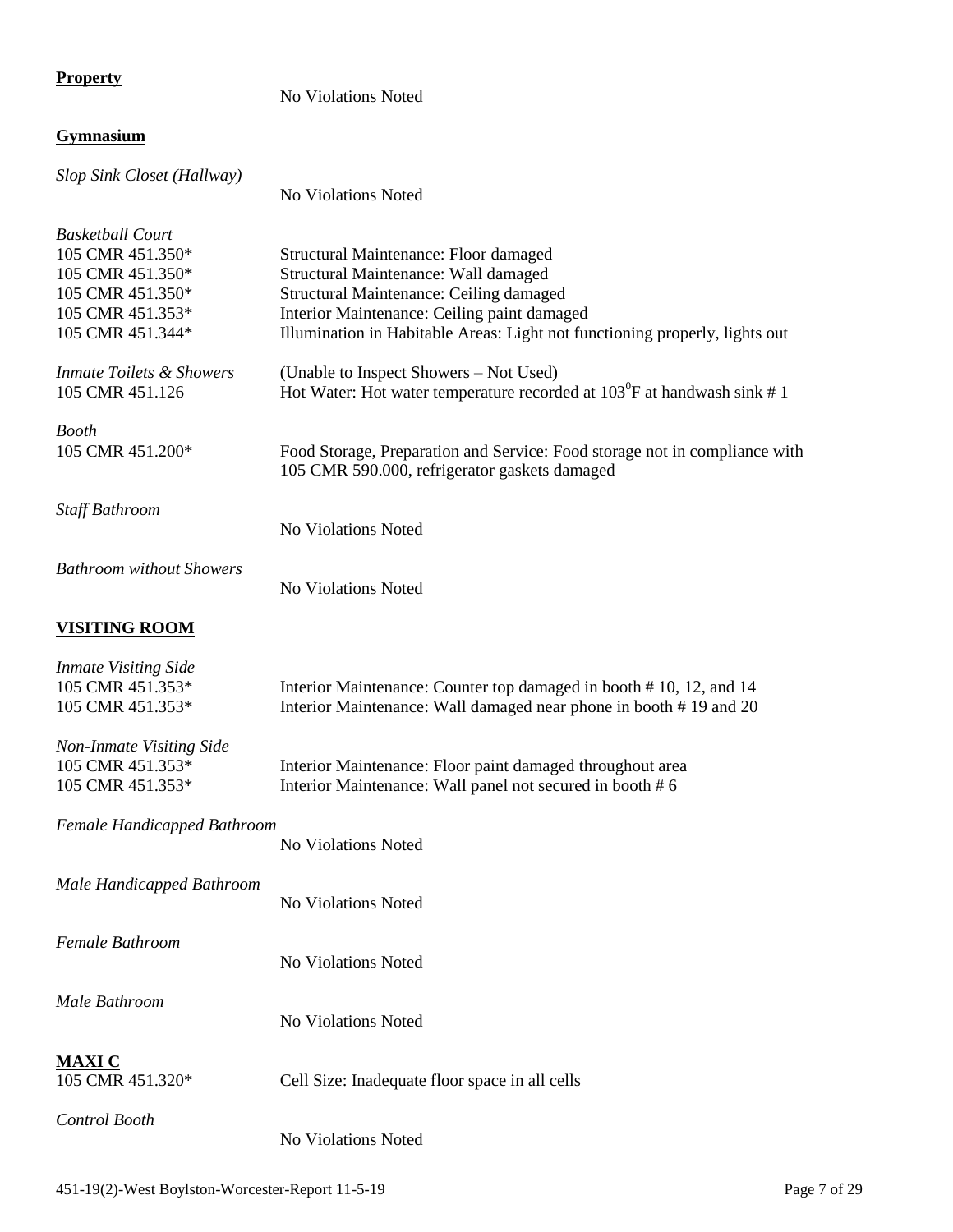| <b>Booth Bathroom</b>                                          | No Violations Noted                                                                                                                                                  |
|----------------------------------------------------------------|----------------------------------------------------------------------------------------------------------------------------------------------------------------------|
| <b>Upper Tier</b>                                              |                                                                                                                                                                      |
| Left-Side Day Room                                             | No Violations Noted                                                                                                                                                  |
| Right-Side Day Room                                            | No Violations Noted                                                                                                                                                  |
| Cells<br>105 CMR 451.353<br>105 CMR 451.103<br>105 CMR 451.353 | Interior Maintenance: Floor paint damaged in cell #408 and 450<br>Mattresses: Mattress damaged in cell #410<br>Interior Maintenance: Wall paint damaged in cell #440 |
| <b>Showers</b><br>105 CMR 451.123*                             | Maintenance: Wall epoxy damaged in shower #1                                                                                                                         |
| <b>Slop Sink</b><br>105 CMR 451.130                            | Plumbing: Plumbing not maintained in good repair, hot water handle leaking                                                                                           |
| <b>Old Segregation</b>                                         | Unable to Inspect – Not Used                                                                                                                                         |
| <b>Lower Tier</b>                                              |                                                                                                                                                                      |
| Left-Side Day Room                                             | No Violations Noted                                                                                                                                                  |
| Right-Side Day Room<br>105 CMR 451.344                         | Illumination in Habitable Areas: Light not functioning properly, lights out                                                                                          |
| Cells<br>105 CMR 451.353<br>105 CMR 451.353                    | Interior Maintenance: Floor paint damaged in cell #220<br>Interior Maintenance: Wall damaged in cell #227                                                            |
| <b>Slop Sink</b>                                               | No Violations Noted                                                                                                                                                  |
| <b>Showers</b><br>105 CMR 451.123                              | Maintenance: Soap scum on walls in shower #1, 2, and 3                                                                                                               |
| Segregation                                                    | Unable to Inspect - Not Used                                                                                                                                         |
| Chemical Area                                                  | No Violations Noted                                                                                                                                                  |
| <b>Deignan Building</b><br>105 CMR 451.320*                    | Cell Size: Inadequate floor space in all cells                                                                                                                       |
| Control Booth                                                  | No Violations Noted                                                                                                                                                  |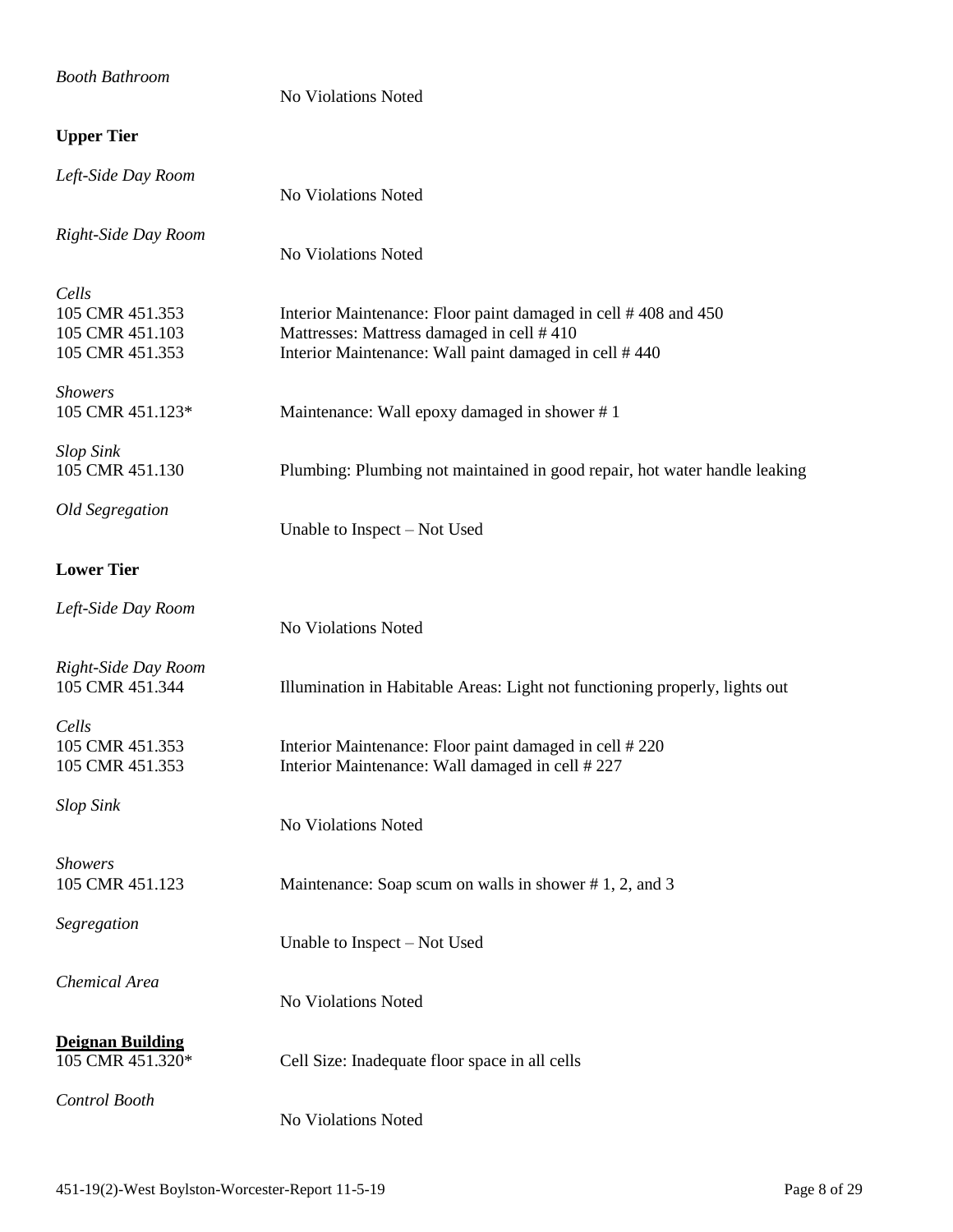| Control Booth Bathroom<br>105 CMR 451.124                                                    | Water Supply: No cold water supplied to handwash sink                                                                                                                                                          |
|----------------------------------------------------------------------------------------------|----------------------------------------------------------------------------------------------------------------------------------------------------------------------------------------------------------------|
| <b>Upper West</b>                                                                            |                                                                                                                                                                                                                |
| <b>Showers</b><br>105 CMR 451.123*<br>105 CMR 451.123<br>105 CMR 451.123                     | Maintenance: Floor tiles damaged outside of showers<br>Maintenance: Soap scum on walls in shower #1 and 2<br>Maintenance: Light rusted in shower #2                                                            |
| Cells                                                                                        | <b>No Violations Noted</b>                                                                                                                                                                                     |
| <b>Slop Sink Room</b>                                                                        | <b>No Violations Noted</b>                                                                                                                                                                                     |
| <b>Bathroom</b><br>105 CMR 451.123*<br>105 CMR 451.123                                       | Maintenance: Sink basin damaged at sink #1 and 2<br>Maintenance: Paint damaged on partition in stall #1                                                                                                        |
| <b>Lower West</b>                                                                            |                                                                                                                                                                                                                |
| <b>Showers</b><br>105 CMR 451.123*                                                           | Maintenance: Floor tiles damaged outside of showers                                                                                                                                                            |
| <b>Bathroom</b><br>105 CMR 451.123*<br>105 CMR 451.123<br>105 CMR 451.123                    | Maintenance: Floor paint damaged<br>Maintenance: Paint damaged on partition in stall #1 and 2<br>Maintenance: Urinal out-of-order                                                                              |
| Cells<br>105 CMR 451.353*                                                                    | Interior Maintenance: Wooden door damaged in cell #41                                                                                                                                                          |
| Common Area                                                                                  | <b>No Violations Noted</b>                                                                                                                                                                                     |
| <b>Interview Room</b>                                                                        | <b>No Violations Noted</b>                                                                                                                                                                                     |
| Dry Storage                                                                                  | <b>No Violations Noted</b>                                                                                                                                                                                     |
| <b>Chemical Closet</b>                                                                       | <b>No Violations Noted</b>                                                                                                                                                                                     |
| <b>Lower East</b>                                                                            |                                                                                                                                                                                                                |
| <b>Showers</b><br>105 CMR 451.123                                                            | Maintenance: Soap scum on walls in shower #1 and 2                                                                                                                                                             |
| <b>Bathroom</b><br>105 CMR 451.123*<br>105 CMR 451.123<br>105 CMR 451.123<br>105 CMR 451.123 | Maintenance: Paint damaged on partition in stall $# 2$<br>Maintenance: Wall tile damaged in stall #2<br>Maintenance: Shower curtain damaged in stall #2<br>Maintenance: Paint damaged on partition in stall #1 |
|                                                                                              |                                                                                                                                                                                                                |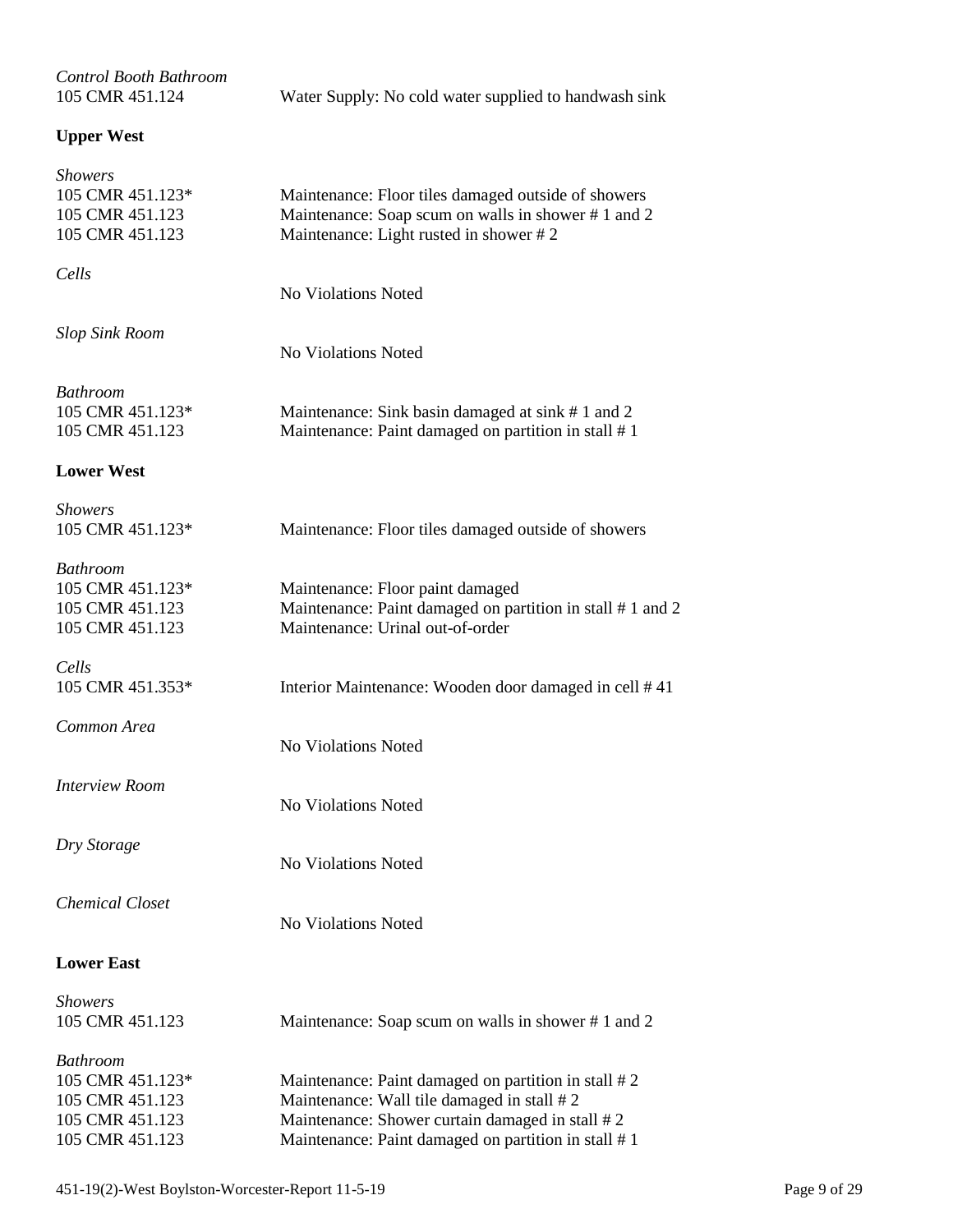| Cells<br>105 CMR 451.353                                                 | Interior Maintenance: Floor tiles damaged in cell #2                                                                                                                 |
|--------------------------------------------------------------------------|----------------------------------------------------------------------------------------------------------------------------------------------------------------------|
| <b>Slop Sink Room</b>                                                    | No Violations Noted                                                                                                                                                  |
| <b>Upper East</b>                                                        |                                                                                                                                                                      |
| <b>Slop Sink Room</b>                                                    | <b>No Violations Noted</b>                                                                                                                                           |
| Cells                                                                    | <b>No Violations Noted</b>                                                                                                                                           |
| <b>Showers</b><br>105 CMR 451.123*<br>105 CMR 451.123<br>105 CMR 451.123 | Maintenance: Paint damaged on access panel in shower #2<br>Maintenance: Soap scum on walls in shower #1 and 2<br>Maintenance: Access panel rusted in shower #1       |
| <b>Bathroom</b><br>105 CMR 451.123                                       | Maintenance: Floor paint damaged                                                                                                                                     |
| <b>Mini 5 Building</b><br>105 CMR 451.320*                               | Cell Size: Inadequate floor space in all cells                                                                                                                       |
| <b>Booth</b>                                                             | No Violations Noted                                                                                                                                                  |
| <b>Booth Bathroom</b>                                                    | <b>No Violations Noted</b>                                                                                                                                           |
| <b>Corridor 2 (Right Side)</b>                                           |                                                                                                                                                                      |
| TV Room<br>105 CMR 451.353                                               | Interior Maintenance: Floor damaged                                                                                                                                  |
| <b>Showers</b><br>105 CMR 451.123                                        | Maintenance: Wood bench damaged                                                                                                                                      |
| Cells<br>105 CMR 451.350*<br>105 CMR 451.353<br>105 CMR 451.353          | Structural Maintenance: Wall damaged in cell #6<br>Interior Maintenance: Wall paint damaged in cell #3, 9, and 10<br>Interior Maintenance: Floor damaged in cell #11 |
| <b>Middle Corridor</b>                                                   |                                                                                                                                                                      |
| Chow Area                                                                | Unable to Inspect – In Use                                                                                                                                           |
| Weight Room                                                              | Unable to Inspect – In Use                                                                                                                                           |
| <b>Chemical Closet</b>                                                   | No Violations Noted                                                                                                                                                  |
|                                                                          |                                                                                                                                                                      |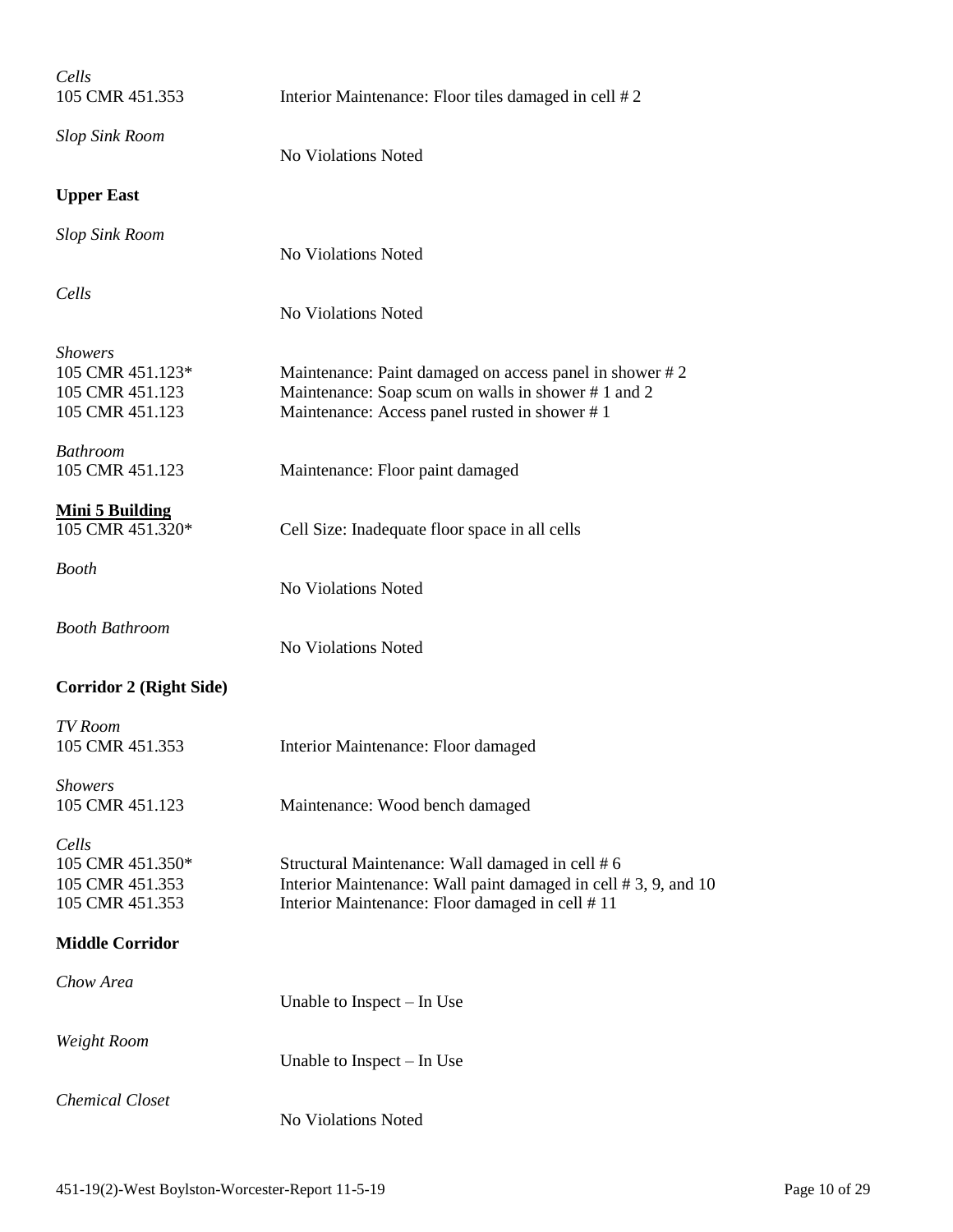| Office                                          | Unable to Inspect - Locked                                                                                    |
|-------------------------------------------------|---------------------------------------------------------------------------------------------------------------|
| <b>Corridor 1 (Left Side)</b>                   |                                                                                                               |
| Hallway                                         | No Violations Noted                                                                                           |
| <b>Showers</b><br>105 CMR 451.130*              | Plumbing: Plumbing not maintained in good repair, faceplates missing on shower and tub<br>faucet in shower #1 |
| 105 CMR 451.123*<br><b>Office with Bathroom</b> | Maintenance: Shower #2 out-of-order<br>Unable to Inspect - Locked                                             |
| Cells<br>105 CMR 451.350*                       | Structural Maintenance: Ceiling damaged above bed in cell #13                                                 |
| <b>Food Service</b>                             | The following Food Code violations listed in <b>BOLD</b> were observed to be corrected on-site.               |
| <b>Staff Dining Room</b>                        | Unable to Inspect – Under Construction                                                                        |
| <b>Staff Serving Line</b>                       | Unable to Inspect – Under Construction                                                                        |
| Spice Closet                                    | No Violations Noted                                                                                           |
| <b>Staff Bakery</b>                             | No Violations Noted                                                                                           |
| Inmate Food Prep Area                           | No Violations Noted                                                                                           |
| Milk Cooler                                     | No Violations Noted                                                                                           |
| Produce Cooler                                  | No Violations Noted                                                                                           |
| Prep Cooler<br>FC 6-501.11*                     | Maintenance and Operation; Repairing: Facility not in good repair, floor tiles damaged                        |
| <b>Tool Storage</b>                             | No Violations Noted                                                                                           |
| Control                                         | No Violations Noted                                                                                           |
| Control Bathroom<br>FC 5-205.15(B)*             | Plumbing System, Operations and Maintenance: Plumbing system not maintained                                   |

**in good repair, hot water handle leaking at handwash sink**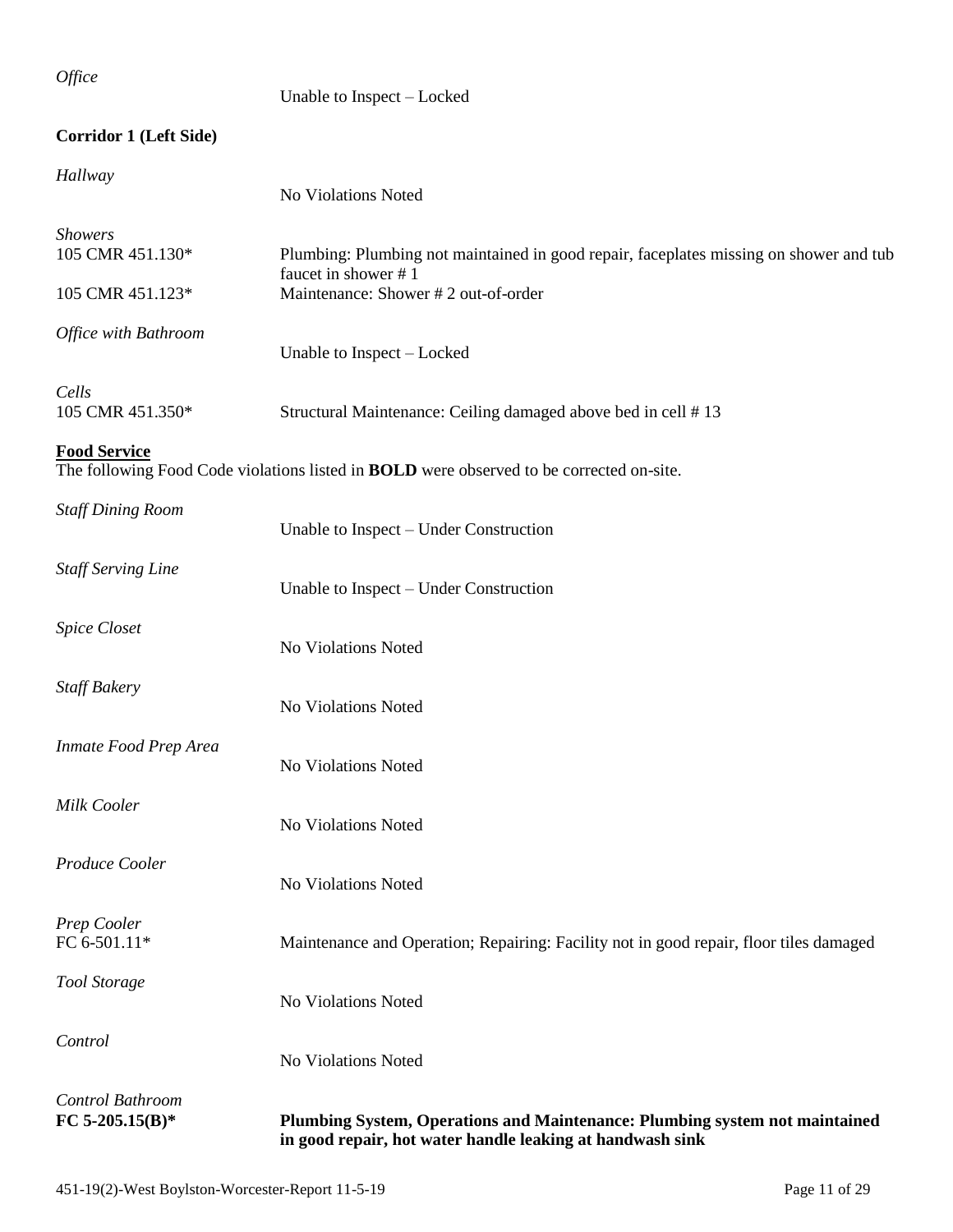| Freezer                                       | No Violations Noted                                                                                                                       |
|-----------------------------------------------|-------------------------------------------------------------------------------------------------------------------------------------------|
| Dry Goods                                     | No Violations Noted                                                                                                                       |
| Entry 5 Area (Near Dry Goods)                 | No Violations Noted                                                                                                                       |
| Receiving Area                                | No Violations Noted                                                                                                                       |
| <b>Chemical Closet</b><br>$FC 5-205.15(B)$    | Plumbing System, Operations and Maintenance: Plumbing system not maintained<br>in good repair, slop sink leaking                          |
| Dishwasher Area                               | No Violations Noted                                                                                                                       |
| 3-Compartment Sink $# 1$ and 2                | No Violations Noted                                                                                                                       |
| Pasta Room                                    | No Violations Noted                                                                                                                       |
| Can Room                                      | No Violations Noted                                                                                                                       |
| <b>Inmate Serving Area</b>                    | No Violations Noted                                                                                                                       |
| Inmate Bathroom                               | No Violations Noted                                                                                                                       |
| <b>School</b>                                 |                                                                                                                                           |
| Office (near entrance)                        | No Violations Noted                                                                                                                       |
| <b>Education Director's Office</b>            | No Violations Noted                                                                                                                       |
| Deputy's Office                               | No Violations Noted                                                                                                                       |
| <b>Break Area in Hall</b><br>105 CMR 451.200* | Food Storage, Preparation and Service: Food storage not in compliance with<br>105 CMR 590.000, gaskets damaged on right side refrigerator |
| Teacher's Office                              | No Violations Noted                                                                                                                       |
| Male Staff Bathroom                           | No Violations Noted                                                                                                                       |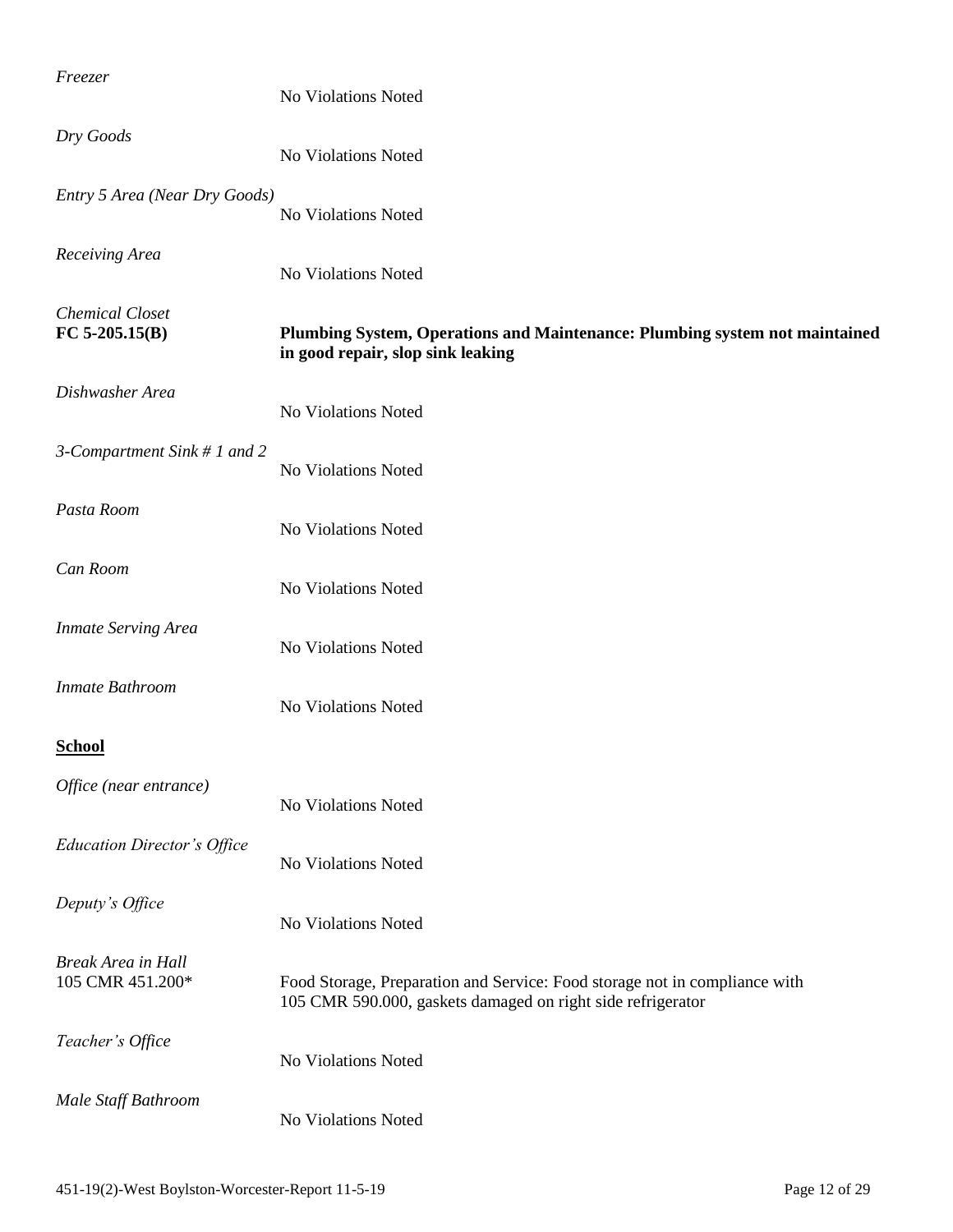| Classroom $# 5$                   | No Violations Noted                                                                                                         |
|-----------------------------------|-----------------------------------------------------------------------------------------------------------------------------|
| Manager of Re-Entry/Intake Office | No Violations Noted                                                                                                         |
| Classroom #4                      | No Violations Noted                                                                                                         |
| Classroom # $3$                   | No Violations Noted                                                                                                         |
| Classroom $#2$                    | No Violations Noted                                                                                                         |
| Social Worker's Office            | No Violations Noted                                                                                                         |
| Female Staff Bathroom             | No Violations Noted                                                                                                         |
| <b>Slop Sink Room</b>             | No Violations Noted                                                                                                         |
| Library                           | No Violations Noted                                                                                                         |
| Parole Office                     | No Violations Noted                                                                                                         |
| Captain's Office                  | No Violations Noted                                                                                                         |
| <b>Receiving</b>                  |                                                                                                                             |
| County Lock Up<br>105 CMR 451.103 | Mattresses: Mattress damaged in cell #6                                                                                     |
| Holding Area # 1                  | No Violations Noted                                                                                                         |
| <b>Intake Cages</b>               | No Violations Noted                                                                                                         |
| Holding Area #2                   | No Violations Noted                                                                                                         |
| Shakedown                         | No Violations Noted                                                                                                         |
| <b>Property Room</b>              | No Violations Noted                                                                                                         |
| Records<br>105 CMR 451.200*       | Food Storage, Preparation and Service: Food storage not in compliance with<br>105 CMR 590.000, refrigerator gaskets damaged |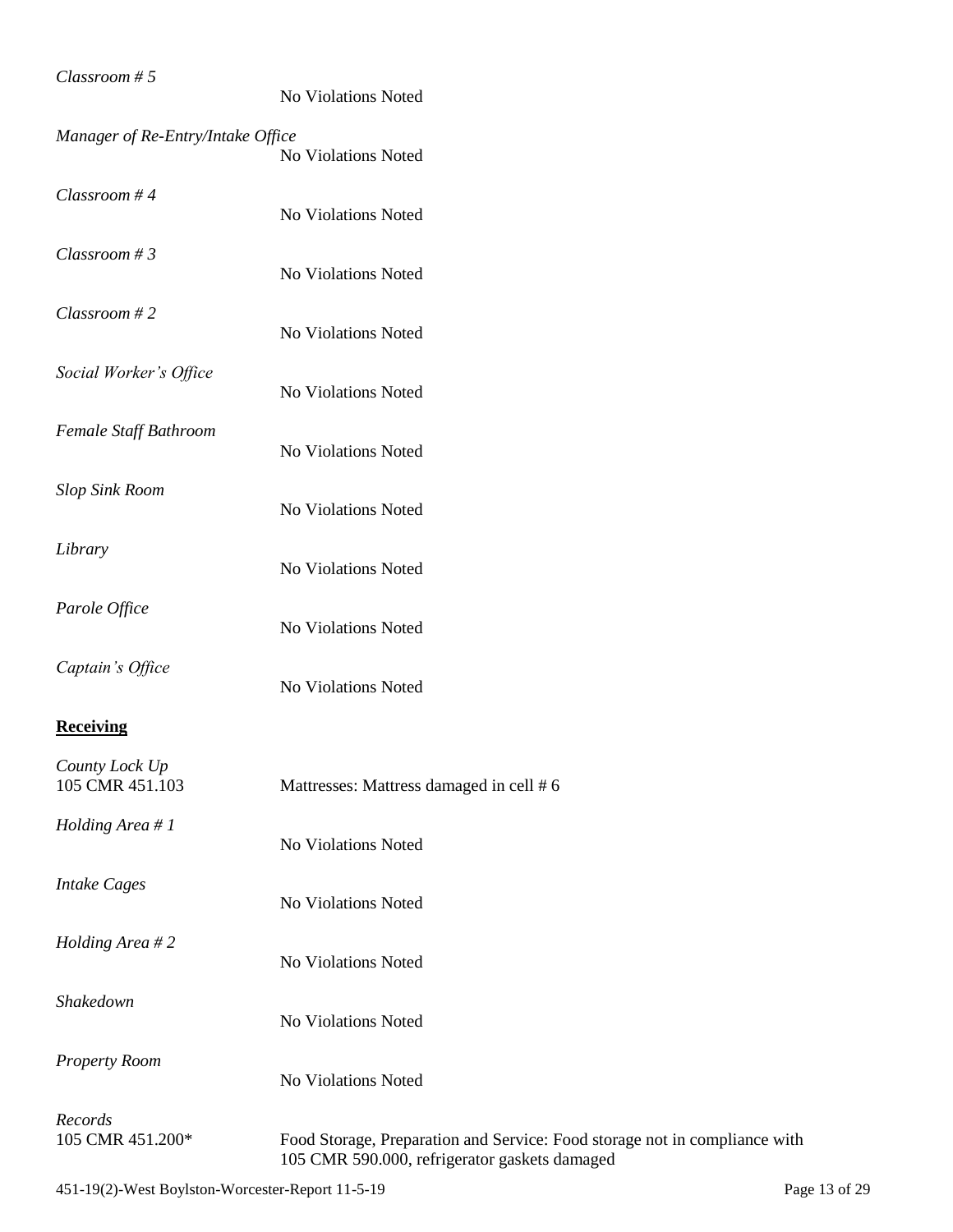| Record's Bathroom<br>105 CMR 451.123*            | Maintenance: Sink faucet rusted                           |
|--------------------------------------------------|-----------------------------------------------------------|
| <b>Utility Closet</b>                            | No Violations Noted                                       |
| Offices/Medical<br>105 CMR 451.353*              | Interior Maintenance: Floor paint damaged in back offices |
| <b>ID</b> Room                                   | <b>No Violations Noted</b>                                |
| Classification                                   | <b>No Violations Noted</b>                                |
| <b>Maintenance Corridor</b>                      |                                                           |
| <b>Staff Bathroom</b>                            | <b>No Violations Noted</b>                                |
| Inmate Bathroom                                  | No Violations Noted                                       |
| Staff Bathroom inside Office                     | <b>No Violations Noted</b>                                |
| Laundry Area<br>105 CMR 451.353                  | Interior Maintenance: One washing machine broken          |
| Tool Crib                                        | <b>No Violations Noted</b>                                |
| <b>Electrical Shop</b>                           | <b>No Violations Noted</b>                                |
| Maintenance Break Room                           | No Violations Noted                                       |
| <b>Welding Area</b>                              | No Violations Noted                                       |
| EHSO Office (Waste Log)                          | No Violations Noted                                       |
| <b>Modular Administration Building</b>           |                                                           |
| Lobby                                            |                                                           |
| <b>Waiting Area</b>                              | No Violations Noted                                       |
| Male Bathroom                                    | Unable to Inspect – In Use                                |
| Female Bathroom<br>105 CMR 451.123*              | Maintenance: Wall tiles damaged                           |
| 451-19(2)-West Boylston-Worcester-Report 11-5-19 |                                                           |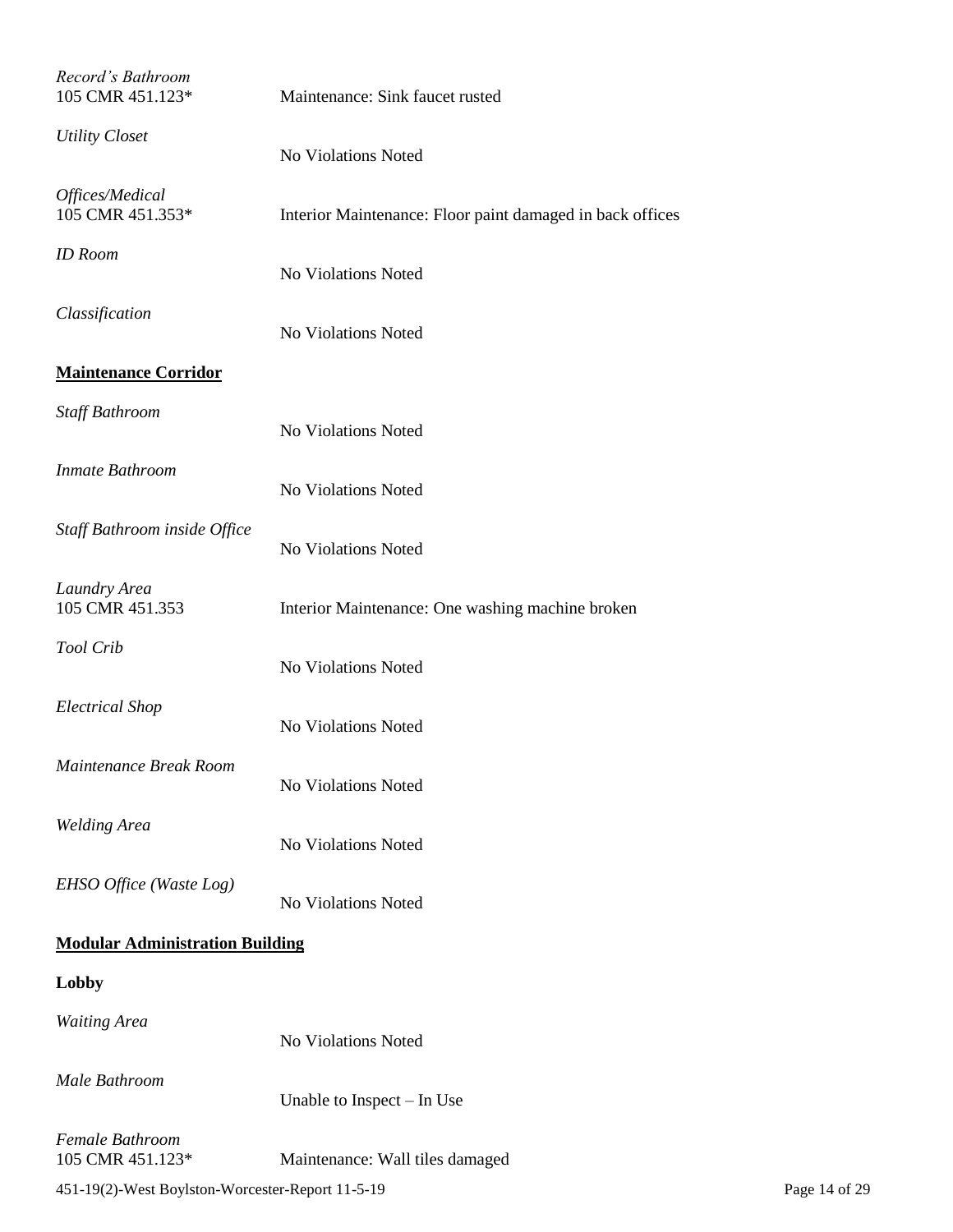| Mail Room<br>105 CMR 451.200                              | Food Storage, Preparation and Service: Food preparation not in compliance with<br>105 CMR 590.000, interior of microwave oven dirty |
|-----------------------------------------------------------|-------------------------------------------------------------------------------------------------------------------------------------|
| <b>Control 3</b><br>105 CMR 451.353*                      | Interior Maintenance: Floor damaged throughout break area                                                                           |
| Control Bathroom<br>105 CMR 451.123*<br>105 CMR 451.126   | Maintenance: Floor tiles missing and damaged<br>Hot Water: Hot water temperature recorded at $100^{\circ}$ F at handwash sink       |
| <b>Special Services Corridor</b>                          |                                                                                                                                     |
| Armorer's Office                                          | <b>No Violations Noted</b>                                                                                                          |
| Female Bathroom                                           | <b>No Violations Noted</b>                                                                                                          |
| <b>Slop Sink Room</b>                                     | Unable to Inspect – Locked                                                                                                          |
| Male Bathroom                                             | No Violations Noted                                                                                                                 |
| D-Board Office                                            | No Violations Noted                                                                                                                 |
| Dispatch                                                  | No Violations Noted                                                                                                                 |
| Evidence Closet                                           | Unable to Inspect - Locked                                                                                                          |
| 3 Offices                                                 | No Violations Noted                                                                                                                 |
| Female Locker Room<br>105 CMR 451.123*<br>105 CMR 451.123 | Maintenance: Wall cracked in handicapped shower<br>Maintenance: Floor dirty in handicapped shower                                   |
| Male Locker Room<br>105 CMR 451.123                       | Maintenance: Floor dirty in handicapped shower                                                                                      |
| Staff Training Room A & B                                 | Unable to Inspect $-$ In Use                                                                                                        |

*Special Services Office*

**2 nd Floor**

*Personnel Offices* 

No Violations Noted

No Violations Noted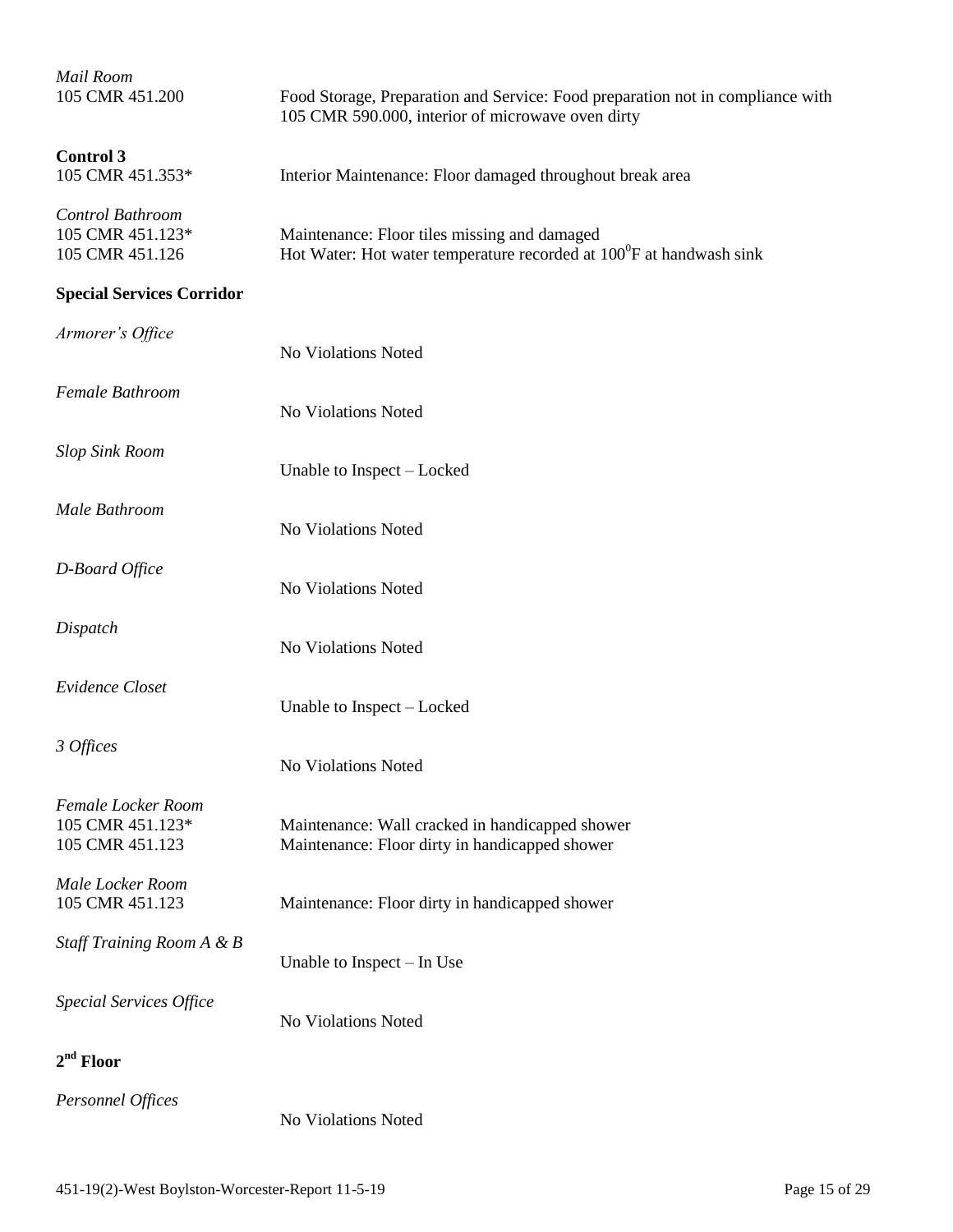| <b>Break Room</b>                                            | No Violations Noted                                                                                                                            |
|--------------------------------------------------------------|------------------------------------------------------------------------------------------------------------------------------------------------|
| Copy Room                                                    | No Violations Noted                                                                                                                            |
| <b>Closet with Microwave</b>                                 | No Violations Noted                                                                                                                            |
| Deputy's Office/Legal                                        | No Violations Noted                                                                                                                            |
| <b>Facility Director's Office</b>                            | No Violations Noted                                                                                                                            |
| North Male Bathroom (near slop sink)                         | No Violations Noted                                                                                                                            |
| <b>Slop Sink Room</b>                                        | Unable to Inspect – Locked                                                                                                                     |
| North Female Bathroom (near slop sink)                       | No Violations Noted                                                                                                                            |
| Programs Support Office<br>105 CMR 451.200*                  | Food Storage, Preparation and Service: Food preparation not in compliance with<br>105 CMR 590.000, interior of microwave oven dirty            |
| South Male Bathroom                                          | No Violations Noted                                                                                                                            |
| South Female Bathroom                                        | No Violations Noted                                                                                                                            |
| <b>Internal Affairs</b>                                      | No Violations Noted                                                                                                                            |
| <b>Trap</b>                                                  |                                                                                                                                                |
| Pedestrian Trap                                              | No Violations Noted                                                                                                                            |
| Bathroom in Pedestrian Trap                                  | No Violations Noted                                                                                                                            |
| <b>Visits Waiting Area</b><br>105 CMR 451.353*               | Interior Maintenance: Baseboard damaged near trap and door leading to exterior                                                                 |
| <b>Modular Gym</b>                                           |                                                                                                                                                |
| Inmate Bathroom #104<br>105 CMR 451.124*<br>105 CMR 451.124* | Water Supply: No hot water supplied to handwash sink<br>Water Supply: Insufficient cold water supply in quantity and pressure at handwash sink |
| Staff Bathroom #105<br>105 CMR 451.123*                      | Maintenance: Wall access panel rusted                                                                                                          |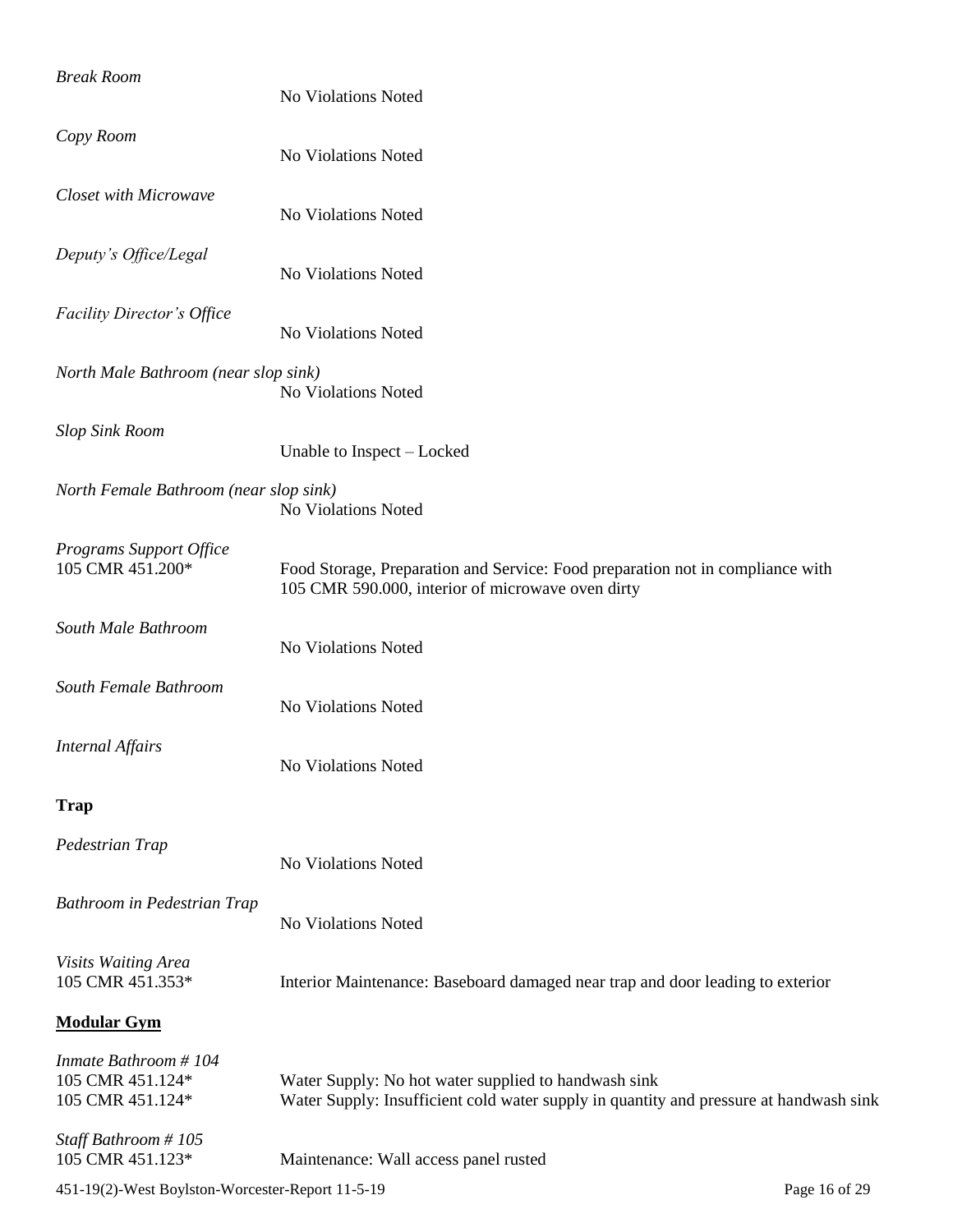| Sprinkler Room/Mop Closet                                                          | <b>No Violations Noted</b>                                                                                                                                                                           |
|------------------------------------------------------------------------------------|------------------------------------------------------------------------------------------------------------------------------------------------------------------------------------------------------|
| Storage Room #108                                                                  | No Violations Noted                                                                                                                                                                                  |
| Gym<br>105 CMR 451.350*<br>105 CMR 451.141*<br>105 CMR 451.344*<br>105 CMR 451.360 | Structural Maintenance: Wall damaged<br>Screens: Several screens damaged<br>Illumination in Habitable Areas: Light not functioning properly, lights out<br>Protective Measures: Birds nest in window |
| Control #102                                                                       | No Violations Noted                                                                                                                                                                                  |
| <b>Modular Infirmary</b>                                                           |                                                                                                                                                                                                      |
| $2nd$ Floor                                                                        |                                                                                                                                                                                                      |
| Inmate Bathroom #244<br>105 CMR 451.123*<br>105 CMR 451.123*<br>105 CMR 451.126    | Maintenance: Wall tiles missing<br>Maintenance: Floor tiles damaged<br>Hot Water for Bathing and Hygiene: No hot water supplied to handwash sink                                                     |
| Office $\#256$                                                                     | No Violations Noted                                                                                                                                                                                  |
| <b>Holding Cell</b>                                                                | No Violations Noted                                                                                                                                                                                  |
| Nurse's Station $#233$                                                             | No Violations Noted                                                                                                                                                                                  |
| Room #234                                                                          | No Violations Noted                                                                                                                                                                                  |
| $Slop$ Sink # 245                                                                  | No Violations Noted                                                                                                                                                                                  |
| Room #236                                                                          | No Violations Noted                                                                                                                                                                                  |
| Male Bathroom #243<br>105 CMR 451.123*<br>105 CMR 451.123*                         | Maintenance: Ceiling water damaged<br>Maintenance: Wood left unfinished under sink and toilet                                                                                                        |
| $X$ -Ray Room # 242                                                                | No Violations Noted                                                                                                                                                                                  |
| Room # 237                                                                         | No Violations Noted                                                                                                                                                                                  |
| Slop Sink Room #238                                                                | No Violations Noted                                                                                                                                                                                  |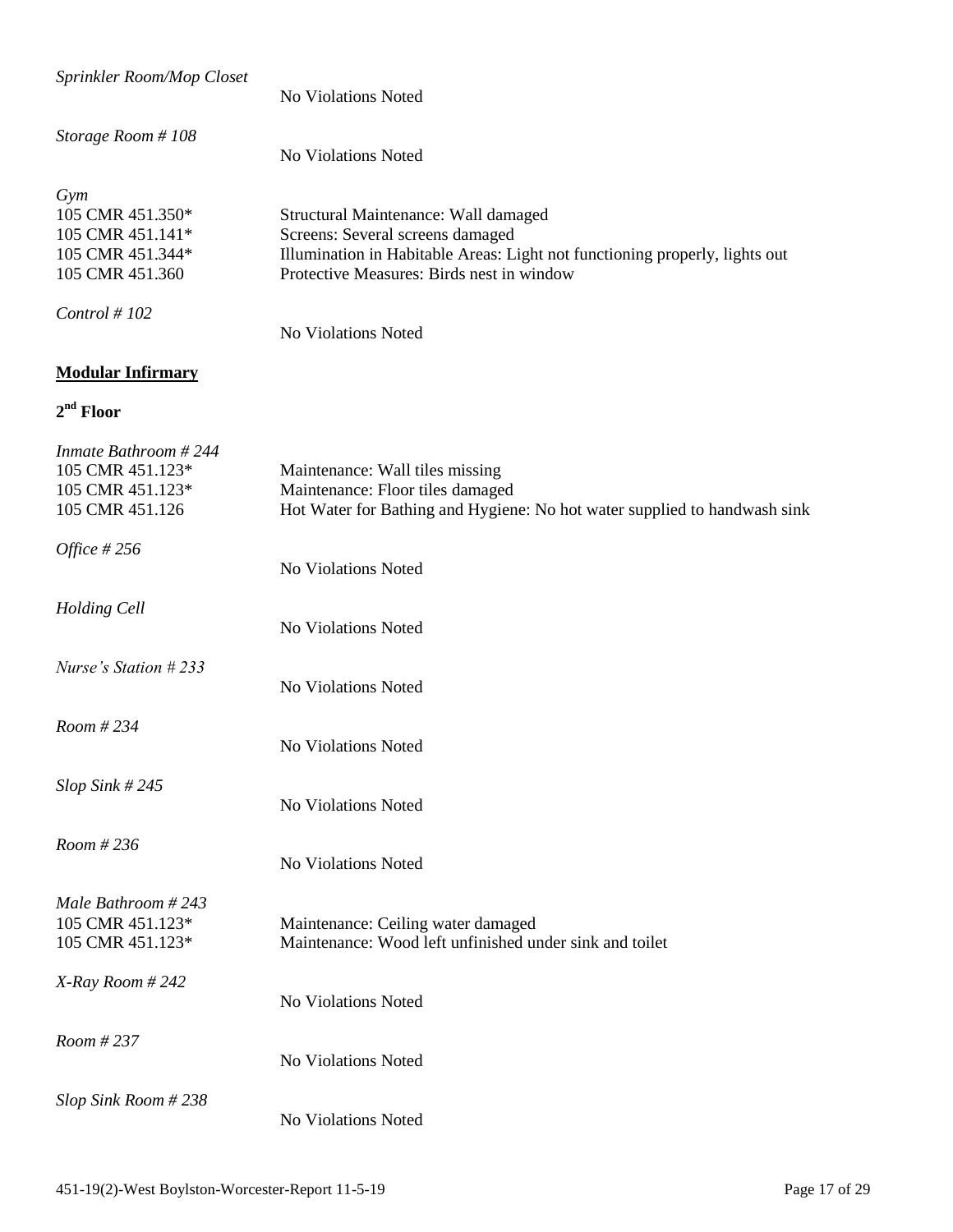| Lieutenant's Office # 239<br>105 CMR 451.141          | Screens: Screen damaged at end of hallway                                                                                                 |
|-------------------------------------------------------|-------------------------------------------------------------------------------------------------------------------------------------------|
| Room #241                                             | No Violations Noted                                                                                                                       |
| Mental Health Office $#248$                           | No Violations Noted                                                                                                                       |
| Parole Office # 250<br>105 CMR 451.141*               | Screens: Screens damaged                                                                                                                  |
| Dentist Office #253<br>105 CMR 451.353*               | Interior Maintenance: Dentist chair padding damaged                                                                                       |
| Room #254                                             | No Violations Noted                                                                                                                       |
| Diabetic Office (in Room $\#254$ )                    | No Violations Noted                                                                                                                       |
| Office $\#246$                                        | Unable to Inspect - Not Used                                                                                                              |
| Female Bathroom #258<br>105 CMR 451.123*              | Maintenance: Floor tiles missing                                                                                                          |
| Nurse's Office $#232$<br>105 CMR 451.353*             | Interior Maintenance: Floor tiles damaged                                                                                                 |
| Break Room (Medical Records) # 214<br>105 CMR 451.200 | Food Storage, Preparation and Service: Food storage not in compliance with<br>105 CMR 590.000, no functioning thermometer in refrigerator |
| Room #230                                             | Unable to Inspect - Not Used                                                                                                              |
| Cell # 226-229                                        | Unable to Inspect - Not Used                                                                                                              |
| <b>Handicapped Shower</b>                             | Unable to Inspect - Not Used                                                                                                              |
| Captain's Office                                      | Unable to Inspect - Locked                                                                                                                |
| Optometrist's Office #222                             | No Violations Noted                                                                                                                       |
| Administrator's Office                                | No Violations Noted                                                                                                                       |
| <b>Supply Closets</b>                                 | No Violations Noted                                                                                                                       |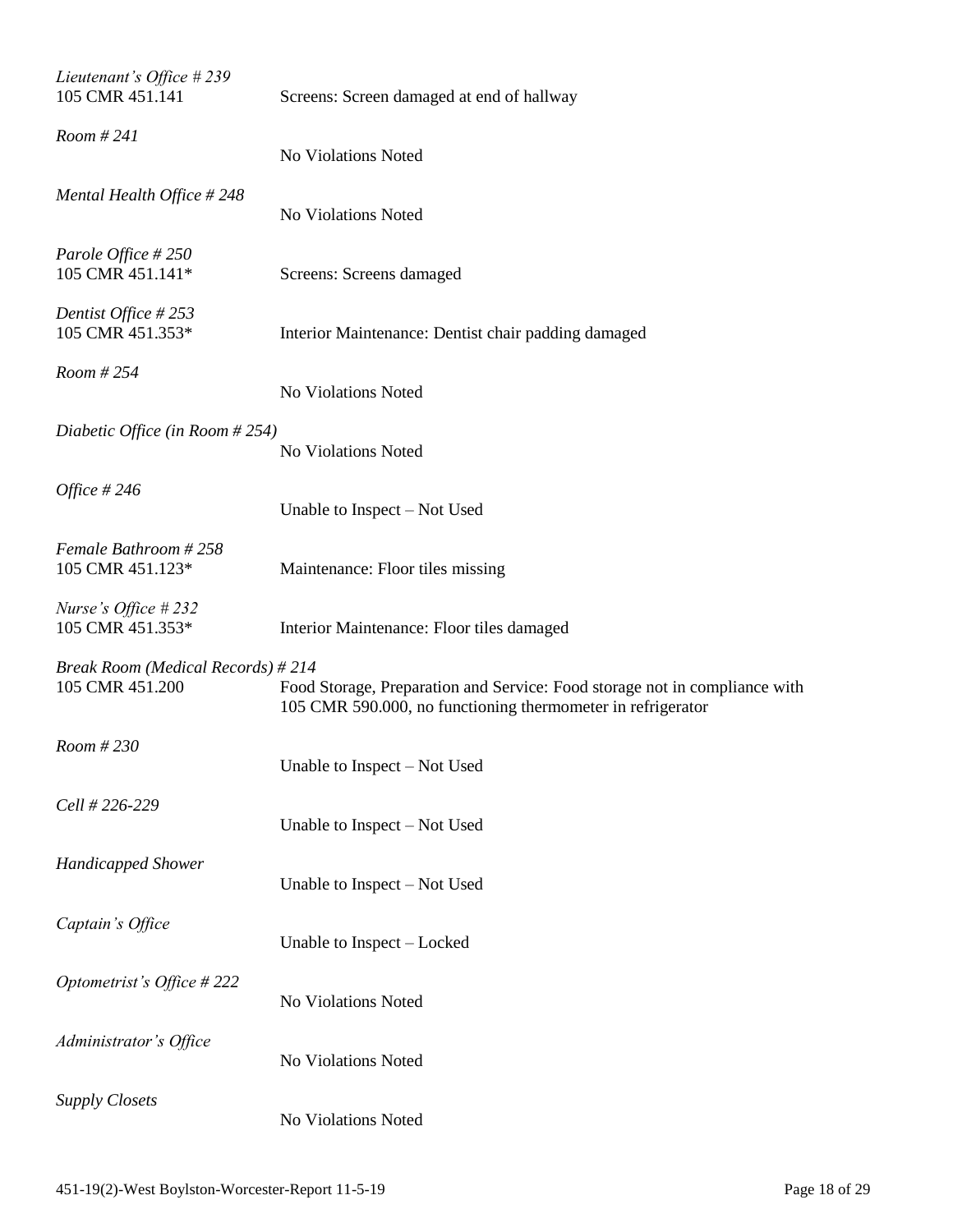| Cell # 206-209                                     | Unable to Inspect - Not Used                                                    |               |
|----------------------------------------------------|---------------------------------------------------------------------------------|---------------|
| DOL Unit                                           | Unable to Inspect – Not Used                                                    |               |
| Medical Closet (End of Hallway)<br>105 CMR 451.350 | <b>Structural Maintenance: Ceiling leaking</b>                                  |               |
| $1st$ Floor                                        |                                                                                 |               |
| Mod Med Line                                       | Unable to Inspect – Not Used                                                    |               |
| Classrooms                                         | Unable to Inspect - Not Used                                                    |               |
| Hallway between Classrooms<br>105 CMR 451.353*     | Interior Maintenance: Door frame damaged and rusted on door leading to exterior |               |
| Roll Call Room (New)<br>105 CMR 451.141*           | Screens: Screens damaged                                                        |               |
| Classroom Office                                   | Unable to Inspect – Not Used                                                    |               |
| Roll Call Room (Old)                               | Unable to Inspect - Not Used                                                    |               |
| <b>Break Area</b>                                  | Unable to Inspect – Not Used                                                    |               |
| Bathroom #108                                      | Unable to Inspect – Not Used                                                    |               |
| $Slop$ Sink # 109                                  | Unable to Inspect - Not Used                                                    |               |
| Storage Area                                       | Unable to Inspect – Not Used                                                    |               |
| <b>Modular Visiting Area</b>                       |                                                                                 |               |
| <b>Visiting Sections</b>                           |                                                                                 |               |
| Section A (Non-Inmate Side)                        | No Violations Noted                                                             |               |
| <b>Classifications Office</b>                      | No Violations Noted                                                             |               |
| <b>Additional Offices</b><br>105 CMR 451.353*      | Interior Maintenance: Floor tiles damaged                                       |               |
| Section B (Non-Inmate Side)                        | No Violations Noted                                                             |               |
| 451-19(2)-West Boylston-Worcester-Report 11-5-19   |                                                                                 | Page 19 of 29 |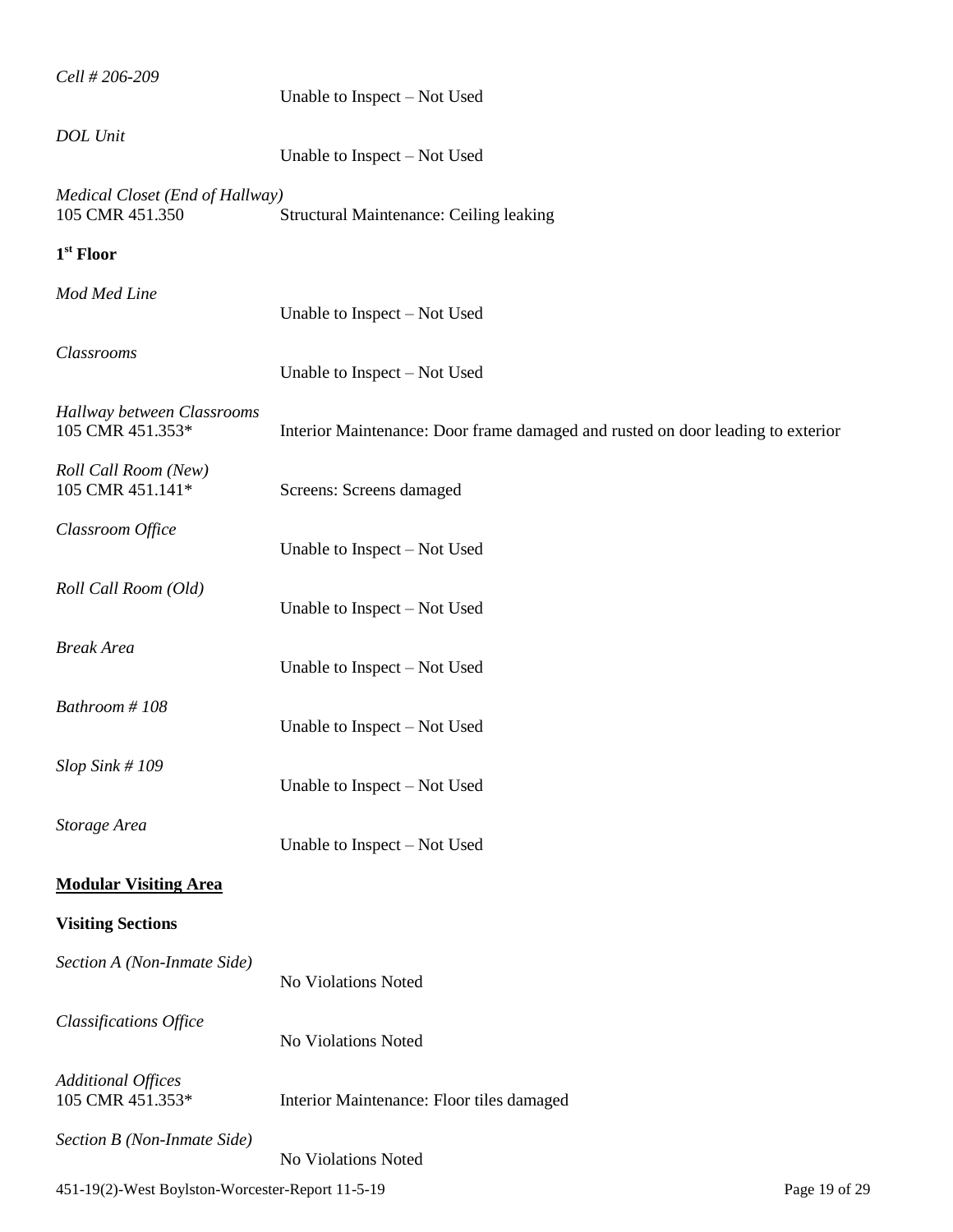| Section C (Non-Inmate Side)                                                                                                       | No Violations Noted                                                                                                                                                                                                                                                          |
|-----------------------------------------------------------------------------------------------------------------------------------|------------------------------------------------------------------------------------------------------------------------------------------------------------------------------------------------------------------------------------------------------------------------------|
| Social Workers Office                                                                                                             | Unable to Inspect – Locked                                                                                                                                                                                                                                                   |
| Section A-C (Inmate Side)<br>105 CMR 451.353*                                                                                     | Interior Maintenance: Floor tiles damaged and missing                                                                                                                                                                                                                        |
| <b>Back Area</b>                                                                                                                  |                                                                                                                                                                                                                                                                              |
| <b>Bathroom near Slop Sink</b><br>105 CMR 451.123*<br>105 CMR 451.126*<br>105 CMR 451.123*<br>105 CMR 451.353*<br>105 CMR 451.130 | Maintenance: Floor dirty<br>Hot Water: Hot water temperature recorded at $66^{\circ}F$<br>Maintenance: Faucet fixture dirty<br>Interior Maintenance: Floor tiles missing outside bathroom<br>Plumbing: Plumbing not maintained in good repair, faucet loose at handwash sink |
| <b>Slop Sink</b><br>105 CMR 451.353*                                                                                              | Interior Maintenance: Floor tiles missing                                                                                                                                                                                                                                    |
| Social Worker Interview Area<br>105 CMR 451.353*                                                                                  | Interior Maintenance: Floor tiles damaged                                                                                                                                                                                                                                    |
| <b>IP Break Room</b><br>105 CMR 451.353*                                                                                          | Interior Maintenance: Floor tiles damaged                                                                                                                                                                                                                                    |
| <b>Inmate Interview Room</b><br>105 CMR 451.353*                                                                                  | Interior Maintenance: Floor tiles damaged                                                                                                                                                                                                                                    |
| Side Door Exit to Yard<br>105 CMR 451.353*                                                                                        | Interior Maintenance: Floor tiles missing at door                                                                                                                                                                                                                            |
| <b>Receiving</b>                                                                                                                  |                                                                                                                                                                                                                                                                              |
| <b>Entrance Hallway</b><br>105 CMR 451.353*<br>105 CMR 451.350*<br>105 CMR 451.353*                                               | Interior Maintenance: Floor tiles damaged<br>Structural Maintenance: Door window broken<br>Interior Maintenance: Wall damaged                                                                                                                                                |
| Personal Property # 1                                                                                                             | Unable to Inspect – Not Used                                                                                                                                                                                                                                                 |
| <b>Chemical Room</b>                                                                                                              | No Violations Noted                                                                                                                                                                                                                                                          |
| Personal Property #2                                                                                                              | Unable to Inspect – Not Used                                                                                                                                                                                                                                                 |
| <i>Urinalysis</i><br>105 CMR 480.500(A)(3)                                                                                        | Procedures; Records; Record-Keeping Log: Food stored in refrigerator with medications                                                                                                                                                                                        |
| Urinalysis Office                                                                                                                 | No Violations Noted                                                                                                                                                                                                                                                          |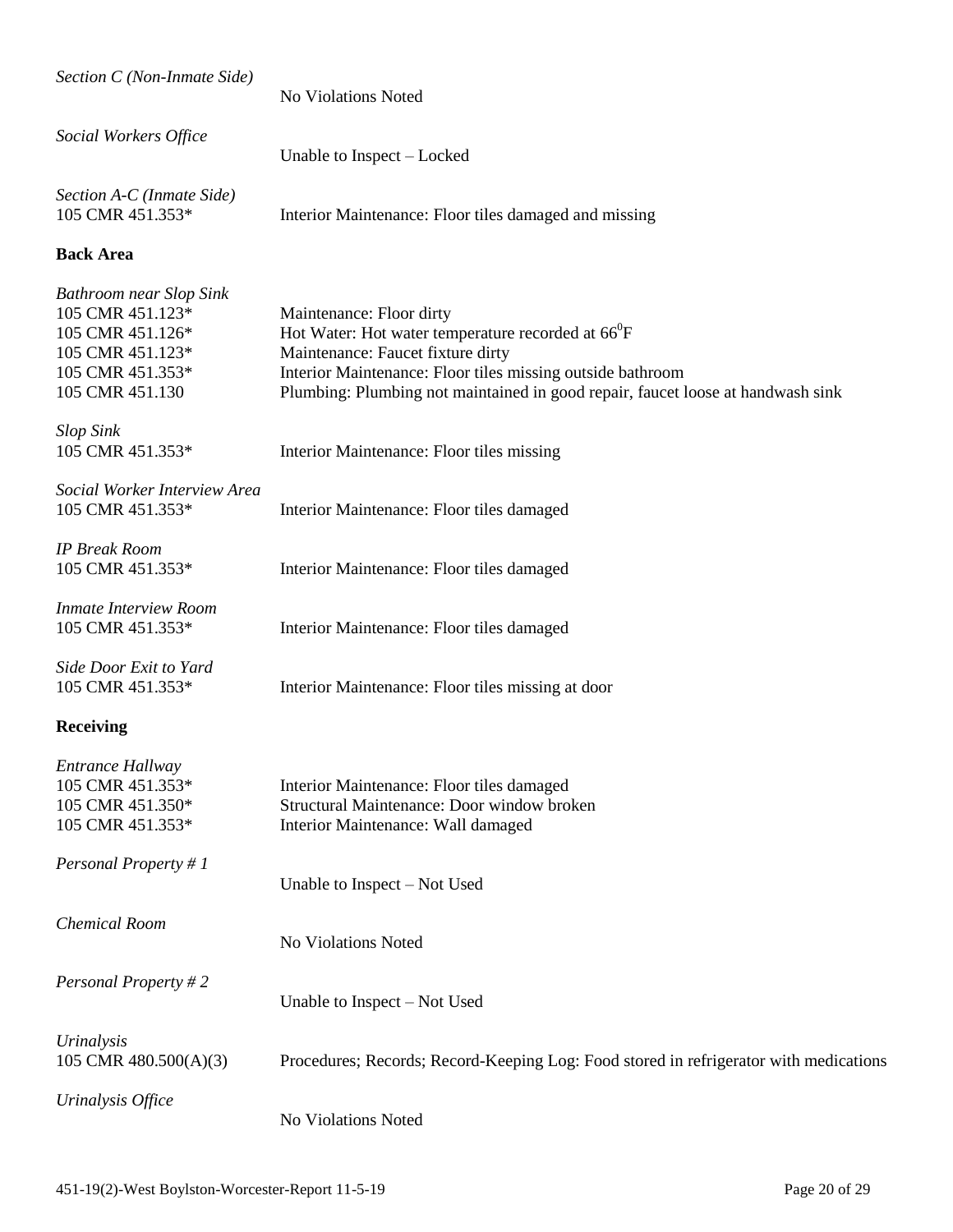No Violations Noted

| Inmate Bathroom #119<br>105 CMR 451.123*<br>105 CMR 451.110(A)*<br>105 CMR 451.123*<br>105 CMR 451.123* | Maintenance: Wall and wall tiles damaged near toilet<br>Hygiene Supplies at Toilet and Handwash Sink: No paper towels at handwash sink<br>Maintenance: Hole in floor near toilet<br>Maintenance: Ceiling vent not secured to ceiling |
|---------------------------------------------------------------------------------------------------------|--------------------------------------------------------------------------------------------------------------------------------------------------------------------------------------------------------------------------------------|
| Staff Bathroom #120<br>105 CMR 451.126                                                                  | Hot Water: Hot water temperature recorded at $90^0$ F                                                                                                                                                                                |
| Shower # $118$<br>105 CMR 451.123*                                                                      | Maintenance: Shower floor dirty                                                                                                                                                                                                      |
| Shower # $117$                                                                                          | No Violations Noted                                                                                                                                                                                                                  |
| <b>Processing Area</b><br>105 CMR 451.353*                                                              | Interior Maintenance: Floor tiles damaged                                                                                                                                                                                            |
| <b>Waiting Room</b><br>105 CMR 451.353*                                                                 | Interior Maintenance: Floor paint damaged                                                                                                                                                                                            |
| <b>Break Area</b><br>105 CMR 451.353*                                                                   | Interior Maintenance: Floor tiles damaged                                                                                                                                                                                            |
| <b>Back Area</b>                                                                                        |                                                                                                                                                                                                                                      |
| <b>Sally Port</b><br>105 CMR 451.353*                                                                   | Interior Maintenance: Floor tiles damaged                                                                                                                                                                                            |
| <b>Clothing Room</b><br>105 CMR 451.353*<br>105 CMR 451.353*<br>105 CMR 451.353*                        | Interior Maintenance: Floor tile damaged<br>Interior Maintenance: Ceiling vent dusty<br>Interior Maintenance: Access panel not secure to ceiling                                                                                     |
| Court Storage                                                                                           | Unable to Inspect – Not Used                                                                                                                                                                                                         |
| Cells<br>105 CMR 451.350                                                                                | Structural Maintenance: Ceiling damaged in cell #105                                                                                                                                                                                 |
| <b>VOC Laundry</b>                                                                                      |                                                                                                                                                                                                                                      |
| $1st$ Floor                                                                                             |                                                                                                                                                                                                                                      |
| Inmate Bathroom<br>105 CMR 451.123*<br>105 CMR 451.123*<br>105 CMR 451.126*                             | Maintenance: Floor paint damaged<br>Maintenance: Urinal dirty<br>Hot Water for Bathing and Hygiene: No hot water supplied to handwash sink #1 and 2                                                                                  |
| Laundry                                                                                                 | No Violations Noted                                                                                                                                                                                                                  |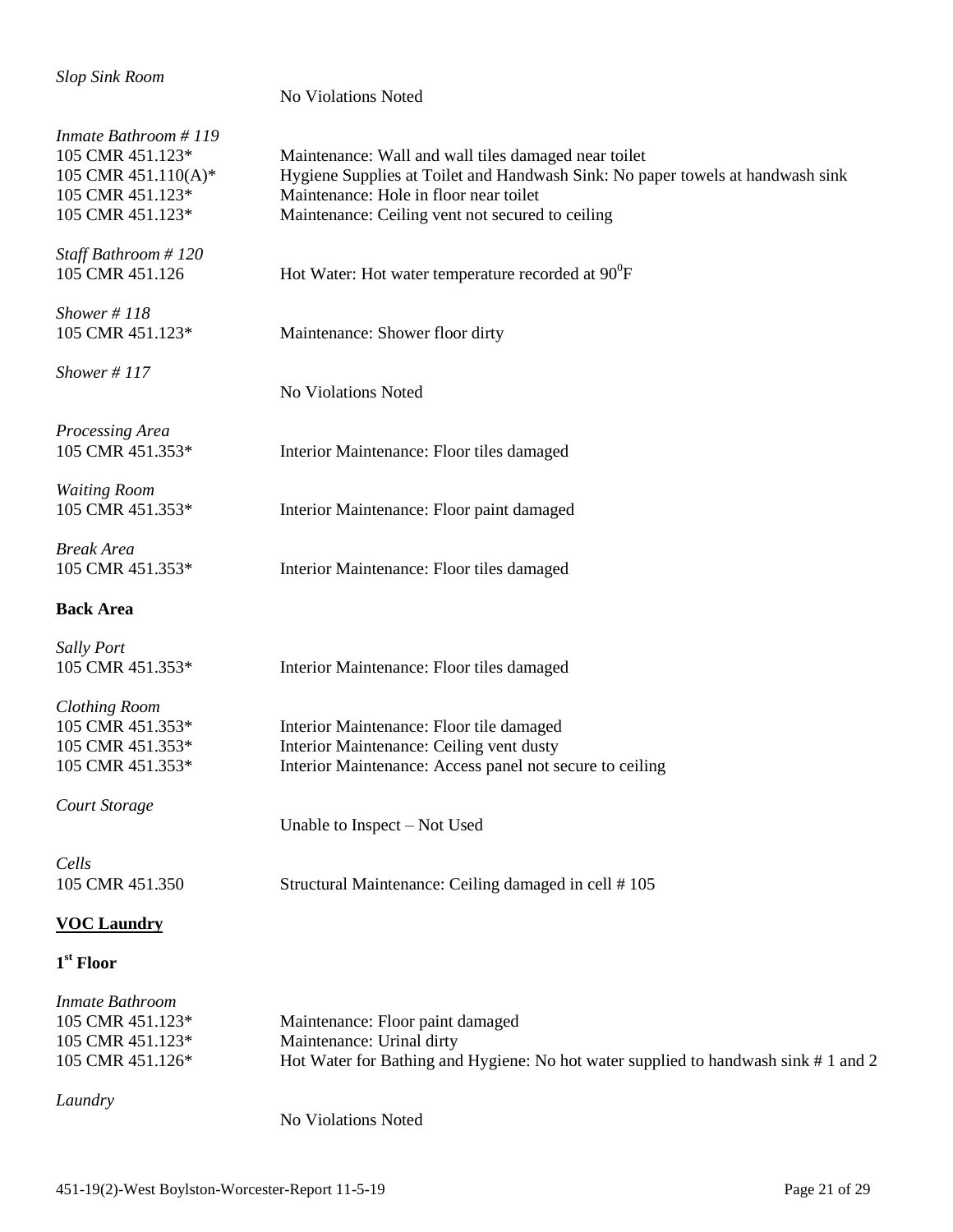| Chemical Storage                                                | No Violations Noted                                                                                                                                                                           |
|-----------------------------------------------------------------|-----------------------------------------------------------------------------------------------------------------------------------------------------------------------------------------------|
| <b>Clothing Storage Room</b>                                    | <b>No Violations Noted</b>                                                                                                                                                                    |
| Office                                                          | Unable to Inspect – Locked                                                                                                                                                                    |
| <b>Slop Sink Closet</b>                                         | No Violations Noted                                                                                                                                                                           |
| <b>Staff Bathroom</b><br>105 CMR 451.123*                       | Maintenance: Floor paint damaged                                                                                                                                                              |
| Classrooms A-D<br>105 CMR 451.344                               | Illumination in Habitable Areas: Light not functioning properly, light out in Classroom C                                                                                                     |
| <b>IT Break Area</b>                                            | No Violations Noted                                                                                                                                                                           |
| Hallway                                                         | No Violations Noted                                                                                                                                                                           |
| $2nd$ Floor                                                     |                                                                                                                                                                                               |
| Room #203<br>105 CMR 451.353*<br>105 CMR 451.353*               | Interior Maintenance: Ceiling tiles water damaged<br>Interior Maintenance: Wall vent missing grille/louver                                                                                    |
| Room #210                                                       | No Violations Noted                                                                                                                                                                           |
| Room #202                                                       | No Violations Noted                                                                                                                                                                           |
| <b>H</b> Building<br>105 CMR 451.320*<br>105 CMR 451.343*       | Cell Size: Inadequate floor space in all cells<br>Electric Fixtures in Cell: No electrical outlet in all cells                                                                                |
| Control Booth<br>105 CMR 451.353*                               | Interior Maintenance: Floor tiles missing and damaged                                                                                                                                         |
| Control Bathroom<br>105 CMR 451.123*<br>105 CMR 451.126*        | Maintenance: Floor tiles missing in bathroom<br>Hot Water: Hot water temperature recorded at $100^{\circ}$ F                                                                                  |
| Cells<br>105 CMR 451.350*<br>105 CMR 451.353<br>105 CMR 451.353 | Structural Maintenance: Unable to open or close cell windows<br>Interior Maintenance: Wall paint damaged in cell #101 and 141<br>Interior Maintenance: Wall vent blocked in cell #143 and 150 |
| Day Room                                                        | No Violations Noted                                                                                                                                                                           |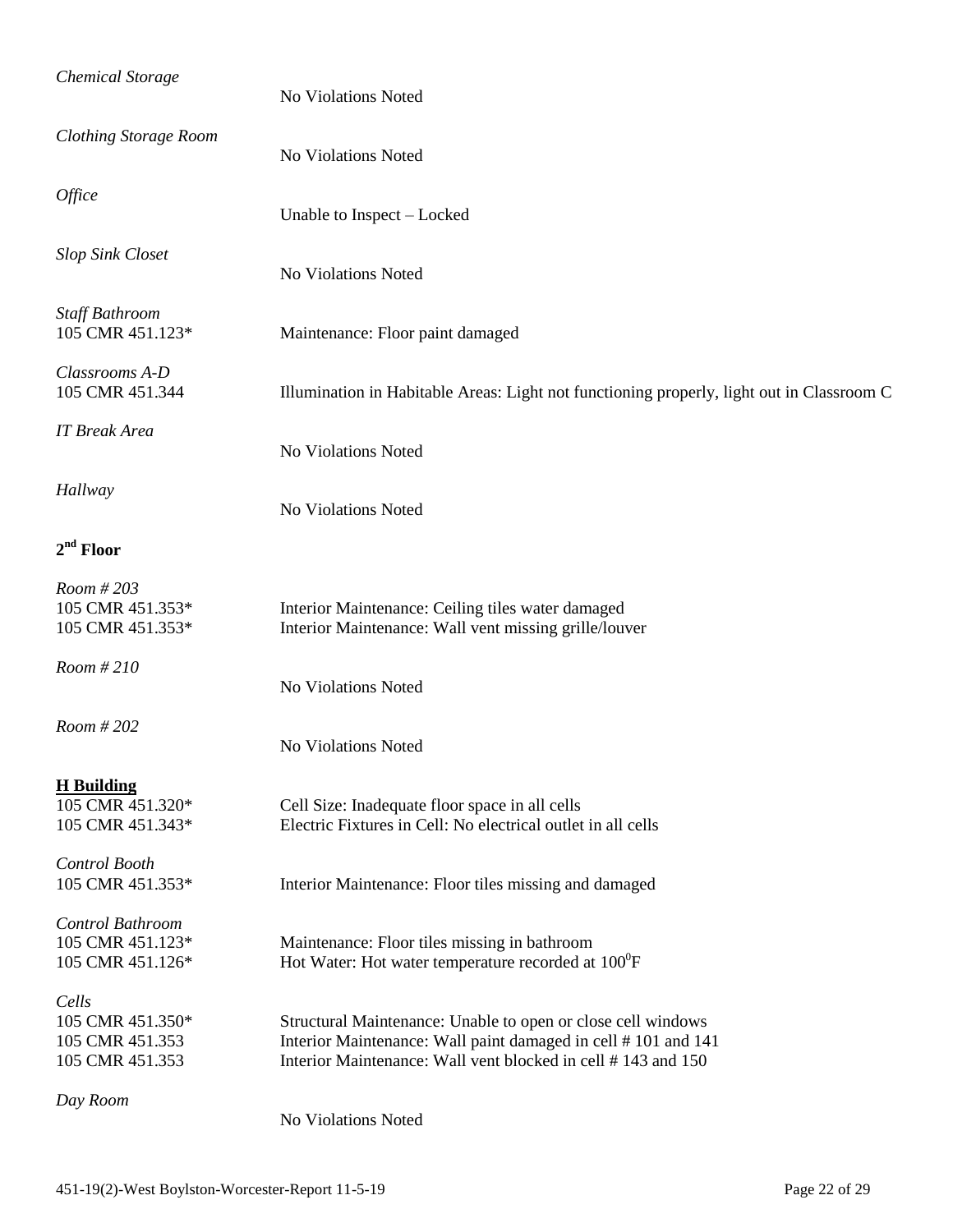| <b>Chemical Room</b>                                            | No Violations Noted                                                                                                                                                                                                         |
|-----------------------------------------------------------------|-----------------------------------------------------------------------------------------------------------------------------------------------------------------------------------------------------------------------------|
| <b>Interview Room</b>                                           | Unable to Inspect $-$ In Use                                                                                                                                                                                                |
| <b>Showers</b><br>105 CMR 451.123                               | Maintenance: Soap scum on walls in shower #1, 3, and 4                                                                                                                                                                      |
| <b>I</b> Building                                               |                                                                                                                                                                                                                             |
| Control Booth<br>105 CMR 451.350*                               | Structural Maintenance: Ceiling tiles damaged                                                                                                                                                                               |
| Control Bathroom<br>105 CMR 451.130<br>105 CMR 451.344*         | Plumbing: Plumbing not maintained in good repair, sink slow to drain<br>Illumination in Habitable Areas: Light not functioning properly, light out                                                                          |
| Cells<br>105 CMR 451.350*<br>105 CMR 451.104<br>105 CMR 451.353 | Structural Maintenance: Unable to open or close cell windows<br>Beds: Bed paint damaged in cell #167 and 186<br>Interior Maintenance: Ceiling paint damaged in cell #173                                                    |
| <b>Interview Room</b>                                           | No Violations Noted                                                                                                                                                                                                         |
| <b>Slop Sink</b><br>105 CMR 451.353*                            | Interior Maintenance: Floor paint damaged                                                                                                                                                                                   |
| Day Room                                                        | No Violations Noted                                                                                                                                                                                                         |
| <b>Showers</b><br>105 CMR 451.123                               | Maintenance: Soap scum on floor in shower #7 and 8                                                                                                                                                                          |
| <b>J</b> Building                                               |                                                                                                                                                                                                                             |
| Cells<br>105 CMR 451.350*<br>105 CMR 451.353<br>105 CMR 451.126 | Structural Maintenance: Unable to open or close cell windows<br>Interior Maintenance: Wall paint damaged in cell #260 and 267<br>Hot Water for Bathing and Hygiene: No hot water supplied to handwash sink in<br>cell # 275 |
| 105 CMR 451.353<br>105 CMR 451.104                              | Interior Maintenance: Wall vent blocked in cell #232<br>Beds: Bed paint damaged in cell #242 and 248                                                                                                                        |
| Day Room                                                        | No Violations Noted                                                                                                                                                                                                         |
| <b>Slop Sink Room</b>                                           | No Violations Noted                                                                                                                                                                                                         |
| <b>Interview Room</b>                                           | No Violations Noted                                                                                                                                                                                                         |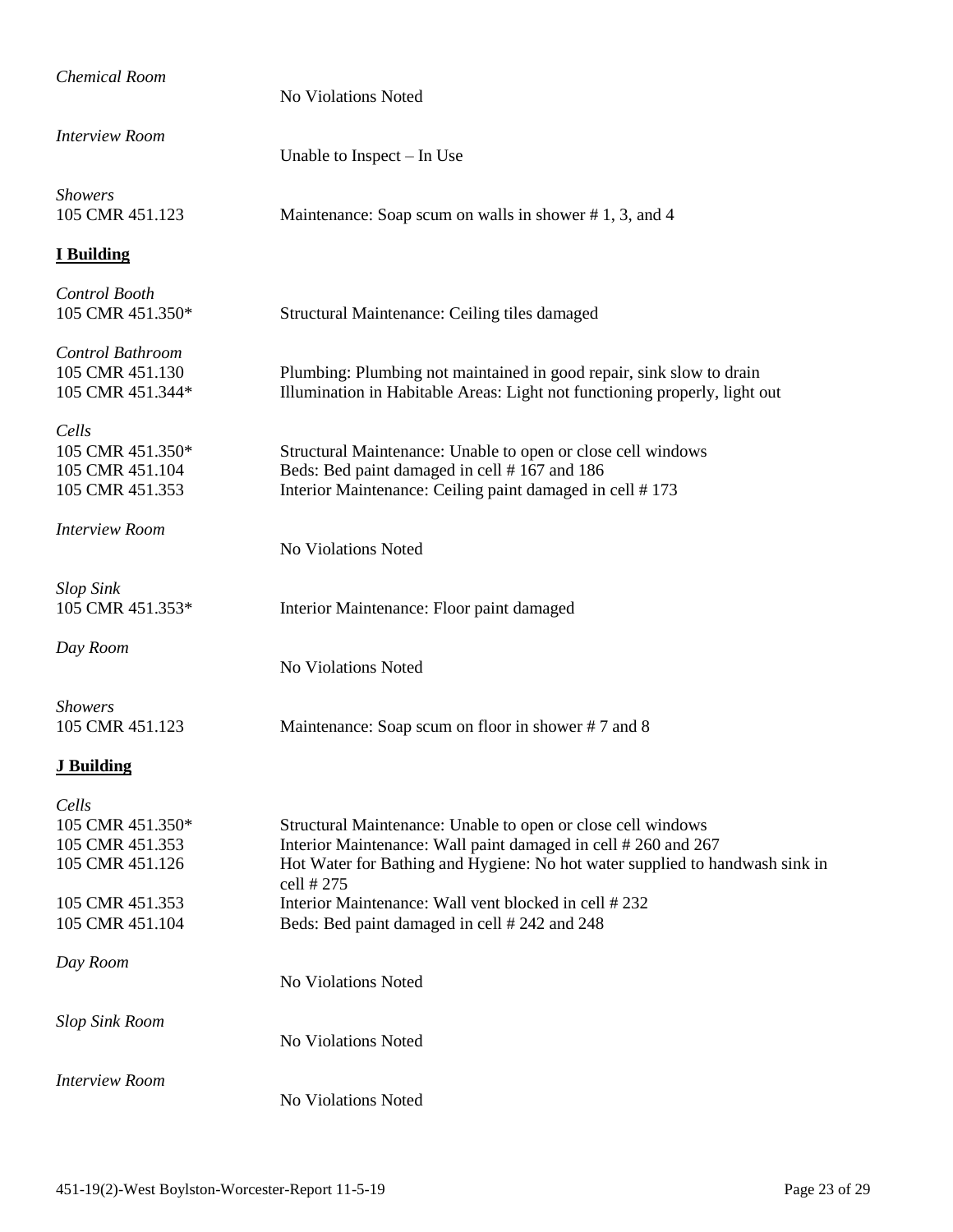| <b>Showers</b><br>105 CMR 451.123*<br>105 CMR 451.123*<br>105 CMR 451.123*<br>105 CMR 451.123<br>105 CMR 451.123 | Maintenance: Column outside shower damaged at shower #3 and 7<br>Maintenance: Floor dirty in shower #1<br>Maintenance: Floor paint damaged in shower #8<br>Maintenance: Soap scum on walls in shower #5<br>Maintenance: Soap scum on floor in shower #5, 7, and 9 |
|------------------------------------------------------------------------------------------------------------------|-------------------------------------------------------------------------------------------------------------------------------------------------------------------------------------------------------------------------------------------------------------------|
| <b>K</b> Building<br>105 CMR 451.320*<br>105 CMR 451.343*                                                        | Cell Size: Inadequate floor space in all cells<br>Electric Fixtures in Cell: No electrical outlet in all cells                                                                                                                                                    |
| Control Booth                                                                                                    | No Violations Noted                                                                                                                                                                                                                                               |
| Control Bathroom                                                                                                 | No Violations Noted                                                                                                                                                                                                                                               |
| Day Room<br>105 CMR 451.353*                                                                                     | Interior Maintenance: Seat padding damaged at tables                                                                                                                                                                                                              |
| Cells<br>105 CMR 451.350*<br>105 CMR 451.123                                                                     | Structural Maintenance: Unable to open or close cell windows<br>Maintenance: Wall paint damaged in cell #337                                                                                                                                                      |
| <b>Showers</b><br>105 CMR 451.123*<br>105 CMR 451.123                                                            | Maintenance: Soap scum on walls in shower #5<br>Maintenance: Soap scum on walls in shower #4, 6, 8, 9, and 10                                                                                                                                                     |
| <b>Chemical Room</b><br>105 CMR 451.123                                                                          | Maintenance: Floor paint damaged                                                                                                                                                                                                                                  |
| <b>Interview Room</b>                                                                                            | Unable to Inspect – In Use                                                                                                                                                                                                                                        |
| L Building<br>105 CMR 451.320*<br>105 CMR 451.343*                                                               | Cell Size: Inadequate floor space in all cells<br>Electric Fixtures in Cell: No electrical outlet in all cells                                                                                                                                                    |
| Day Room                                                                                                         | No Violations Noted                                                                                                                                                                                                                                               |
| Cells<br>105 CMR 451.350*<br>105 CMR 451.350<br>105 CMR 451.350                                                  | Structural Maintenance: Unable to open or close cell windows<br>Structural Maintenance: Window was leaking in cell #395<br>Structural Maintenance: Window not weathertight, plastic in window in cell #359                                                        |
| <b>Showers</b>                                                                                                   | (Unable to Inspect Showers 2-10 – In Use)<br>No Violations Noted                                                                                                                                                                                                  |
| <b>Chemical Room</b><br>105 CMR 451.130<br>105 CMR 451.123                                                       | Plumbing: Plumbing not maintained in good repair, no cold water handle on slop sink<br>Maintenance: Floor paint damaged                                                                                                                                           |
| <b>Interview Room</b>                                                                                            |                                                                                                                                                                                                                                                                   |

No Violations Noted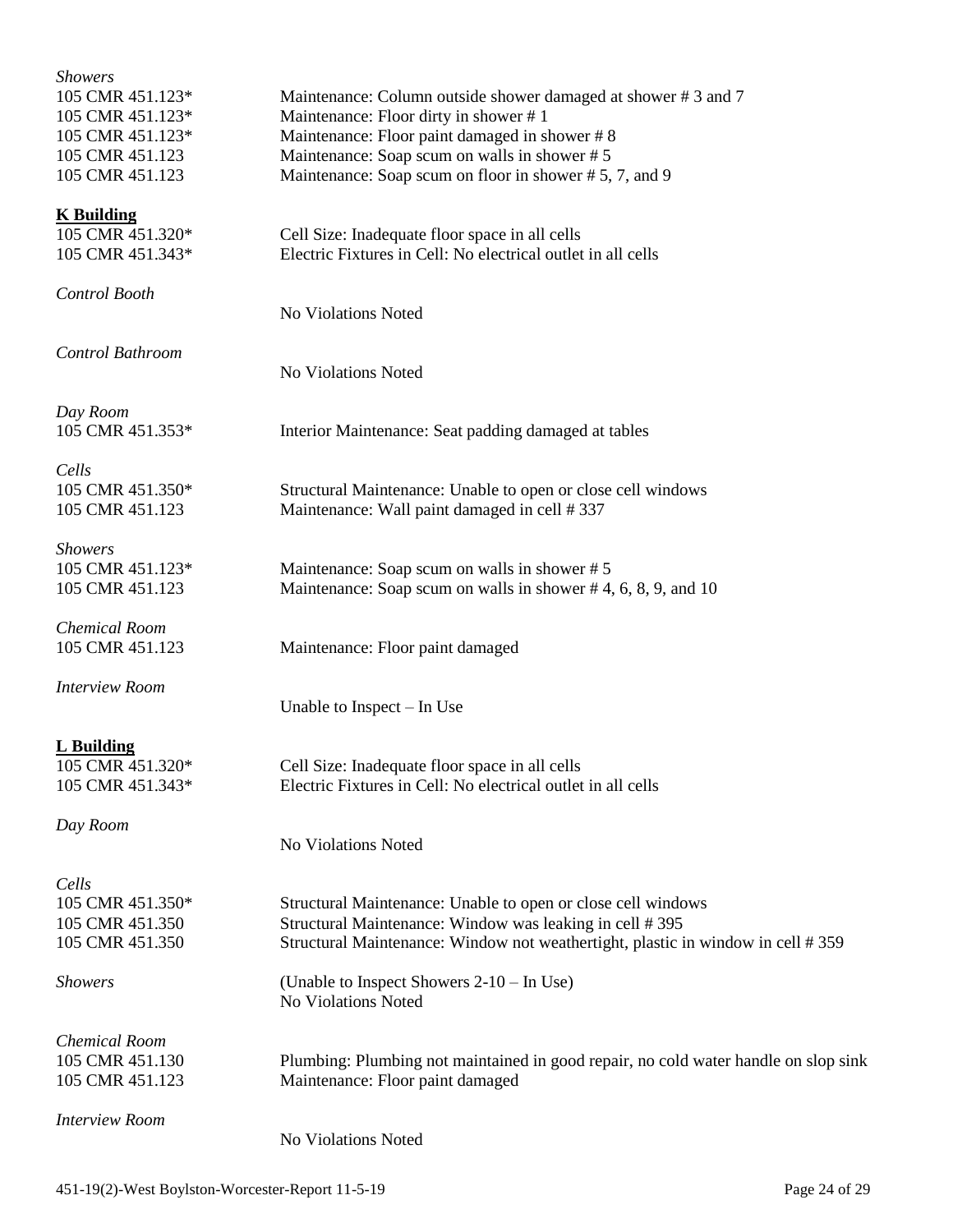# **Work Release**

| Control Booth                                         | No Violations Noted                                                                                                                                                                 |
|-------------------------------------------------------|-------------------------------------------------------------------------------------------------------------------------------------------------------------------------------------|
| <b>Strip Search Room</b><br>105 CMR 451.353*          | Interior Maintenance: Ceiling tiles water damaged                                                                                                                                   |
| <b>Chemical Closet</b>                                | No Violations Noted                                                                                                                                                                 |
| Office                                                | Unable to Inspect - Locked                                                                                                                                                          |
| Day Room                                              | No Violations Noted                                                                                                                                                                 |
| <b>Storage Room</b>                                   | No Violations Noted                                                                                                                                                                 |
| Laundry                                               | No Violations Noted                                                                                                                                                                 |
| <b>Right Corridor</b>                                 |                                                                                                                                                                                     |
| Cells                                                 | No Violations Noted                                                                                                                                                                 |
| <b>Showers</b><br>105 CMR 451.123<br>105 CMR 451.123  | Maintenance: Wall tile damaged in shower #1<br>Maintenance: Floor tile missing in shower $#2, 3$ , and 4                                                                            |
| Staff Bathroom                                        | No Violations Noted                                                                                                                                                                 |
| Inmate Bathroom<br>105 CMR 451.130                    | Plumbing: Plumbing not maintained in good repair, hot water handle broken at handwash<br>sink $#1$                                                                                  |
| 105 CMR 451.130<br>105 CMR 451.130                    | Plumbing: Plumbing not maintained in good repair, leak under handwash sink #1<br>Plumbing: Plumbing not maintained in good repair, sink faucet loose at handwash<br>$\sin k \neq 3$ |
| <b>Left Corridor</b>                                  |                                                                                                                                                                                     |
| Cells                                                 | No Violations Noted                                                                                                                                                                 |
| <b>Slop Sink Room</b>                                 | No Violations Noted                                                                                                                                                                 |
| <b>Showers</b><br>105 CMR 451.123*<br>105 CMR 451.123 | Maintenance: Floor tiles missing in shower #3<br>Maintenance: Floor tiles missing in shower #2 and 4                                                                                |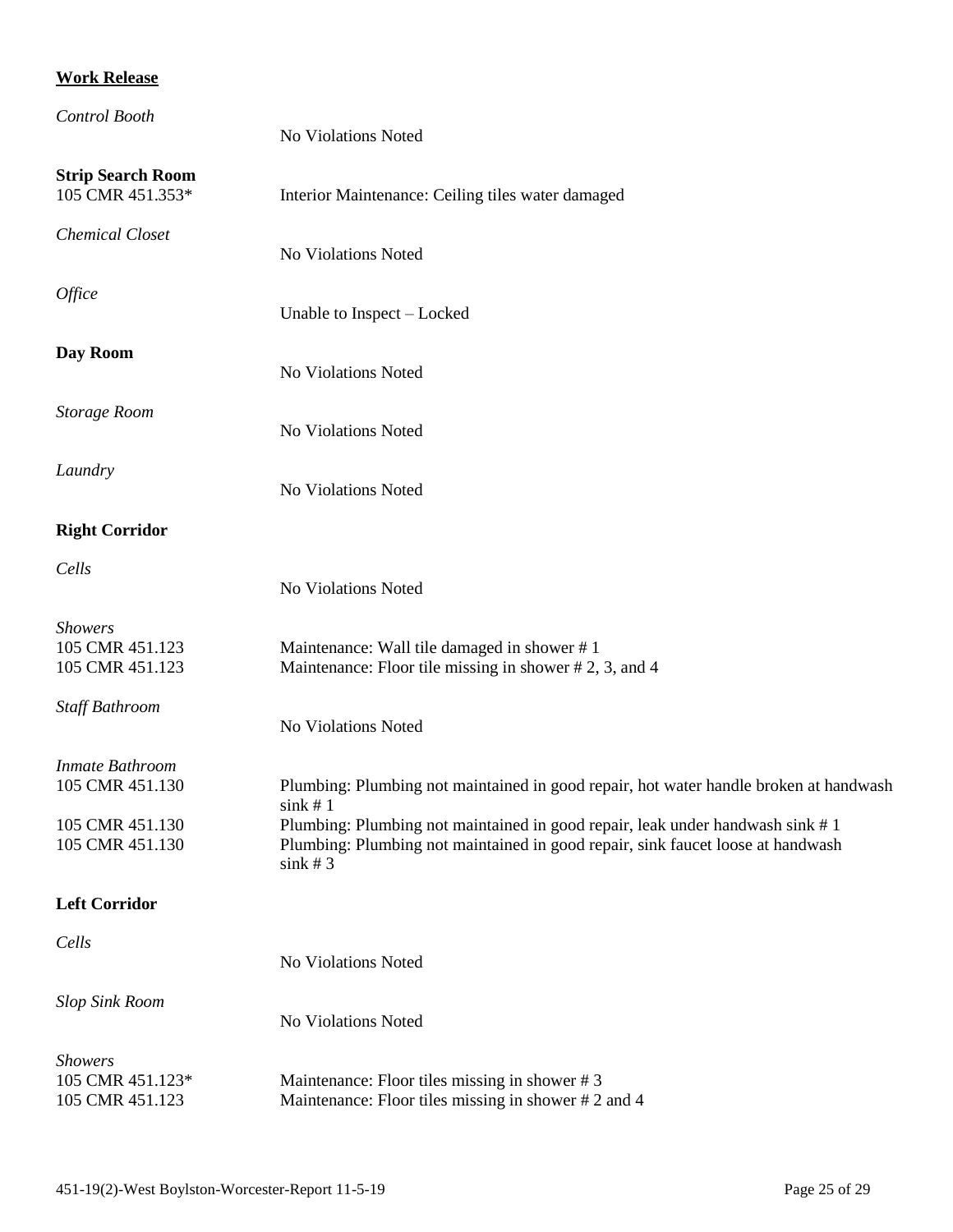| Inmate Bathroom<br>105 CMR 451.126*<br>105 CMR 451.126*                                                                                | Water Supply: No cold water supplied to handwash sink $#2$<br>Hot Water: Hot water temperature recorded at 88 <sup>0</sup> F                                                                                                                                       |
|----------------------------------------------------------------------------------------------------------------------------------------|--------------------------------------------------------------------------------------------------------------------------------------------------------------------------------------------------------------------------------------------------------------------|
| Chow Hall and Storage Rooms                                                                                                            | No Violations Noted                                                                                                                                                                                                                                                |
| Old Kitchen Area                                                                                                                       | Unable to Inspect – Not Used                                                                                                                                                                                                                                       |
| <b>Tower</b>                                                                                                                           |                                                                                                                                                                                                                                                                    |
| I <sup>st</sup> Floor<br>105 CMR 451.353*                                                                                              | Interior Maintenance: Floor dirty                                                                                                                                                                                                                                  |
| $2^{nd}$ Floor<br>105 CMR 451.350*<br>105 CMR 451.353*<br>105 CMR 451.350*<br>105 CMR 451.344*<br>105 CMR 451.123*<br>105 CMR 451.123* | Structural Maintenance: Wall damaged<br>Interior Maintenance: Wall paint damaged<br>Structural Maintenance: Ceiling damaged<br>Illumination in Habitable Areas: Light not functioning properly, light out<br>Maintenance: Floor dirty<br>Maintenance: Toilet dirty |
| $3^{rd}$ Floor<br>105 CMR 451.350*<br>105 CMR 451.353*<br>105 CMR 451.344*<br>105 CMR 451.350                                          | Structural Maintenance: Wall damaged<br>Interior Maintenance: Wall board missing<br>Illumination in Habitable Areas: Light not functioning properly, missing light bulbs in<br>light fixture<br>Structural Maintenance: Window broken                              |
| <b>Warehouse Building (outside)</b>                                                                                                    |                                                                                                                                                                                                                                                                    |
| <b>Staff Gym</b>                                                                                                                       |                                                                                                                                                                                                                                                                    |
| Weight Area<br>105 CMR 451.353                                                                                                         | Interior Maintenance: Equipment padding damaged                                                                                                                                                                                                                    |
| Female Bathroom/Locker Room<br>105 CMR 451.123*                                                                                        | Maintenance: Caulking damaged around drain in shower                                                                                                                                                                                                               |
| Male Bathroom /Locker Room                                                                                                             | No Violations Noted                                                                                                                                                                                                                                                |
| <b>Chemical Room</b>                                                                                                                   | Unable to Inspect - Locked                                                                                                                                                                                                                                         |
| Office                                                                                                                                 | Unable to Inspect - Locked                                                                                                                                                                                                                                         |
| Warehouse                                                                                                                              |                                                                                                                                                                                                                                                                    |
| Office                                                                                                                                 | No Violations Noted                                                                                                                                                                                                                                                |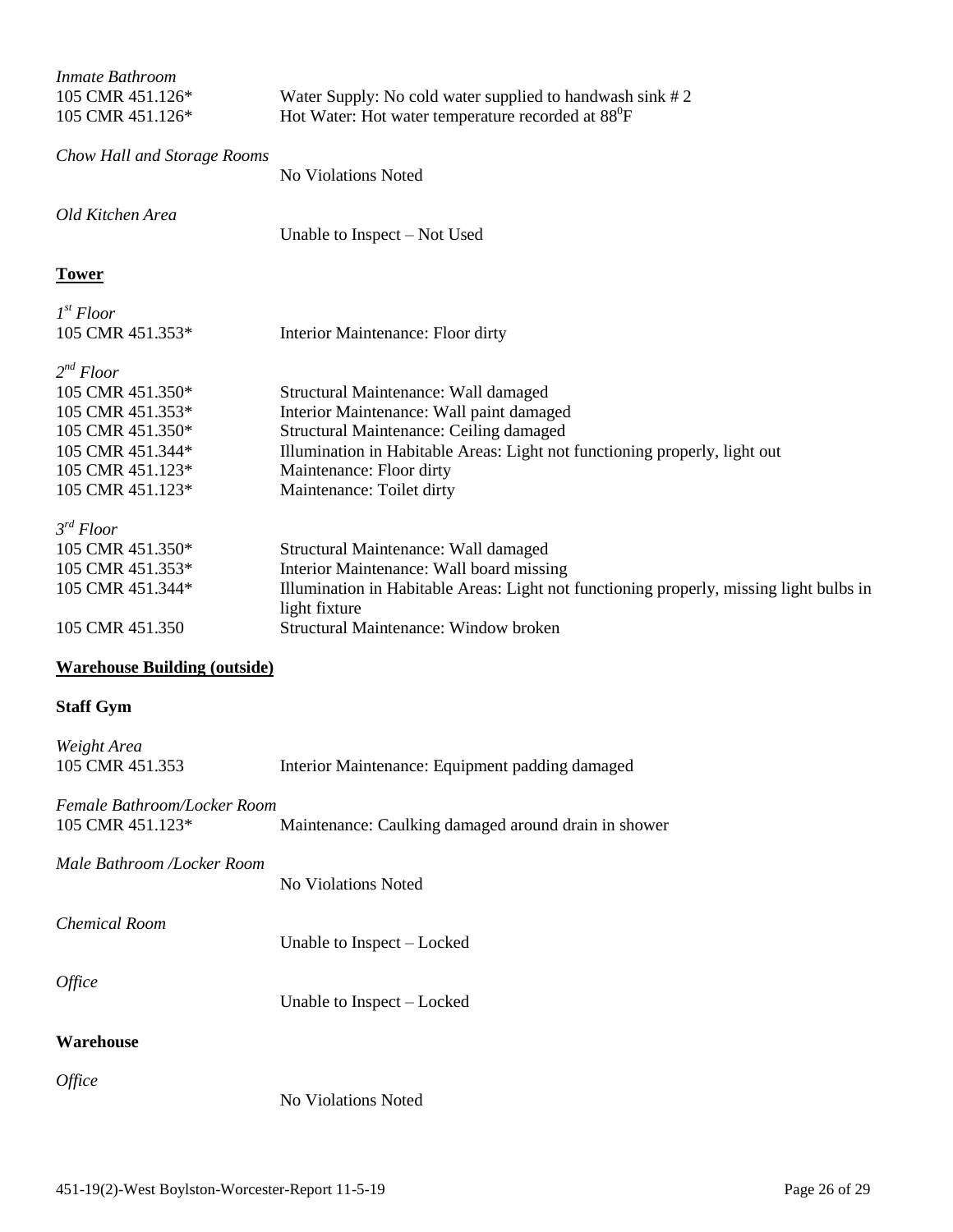### *Break Area*

|                                     | <b>No Violations Noted</b>        |
|-------------------------------------|-----------------------------------|
| Inmate Bathroom<br>105 CMR 451.123* | Maintenance: Wall damaged         |
| Staff Bathroom                      | <b>No Violations Noted</b>        |
| <b>Chemical Room</b>                | <b>No Violations Noted</b>        |
| Walk-In Freezer                     | <b>No Violations Noted</b>        |
| Dry Storage Closet                  | <b>No Violations Noted</b>        |
| <b>Exterior Cooler#1</b>            | <b>No Violations Noted</b>        |
| <i>Exterior Cooler</i> #2           | No Violations Noted               |
| <b>Garage/Transport</b>             |                                   |
| <b>Transportation Office</b>        | <b>No Violations Noted</b>        |
| Kitchen Area                        | <b>No Violations Noted</b>        |
| <b>Bathroom</b>                     | <b>No Violations Noted</b>        |
| Staff Bathroom                      | No Violations Noted               |
| <b>Tool Room</b>                    | <b>No Violations Noted</b>        |
| Wash Room                           | <b>No Violations Noted</b>        |
| Garage Room                         | <b>No Violations Noted</b>        |
| <b>Key Control</b>                  | <b>No Violations Noted</b>        |
| Annex<br>105 CMR 451.322*           | Cell Size: Inadequate floor space |
| Control Booth                       | <b>No Violations Noted</b>        |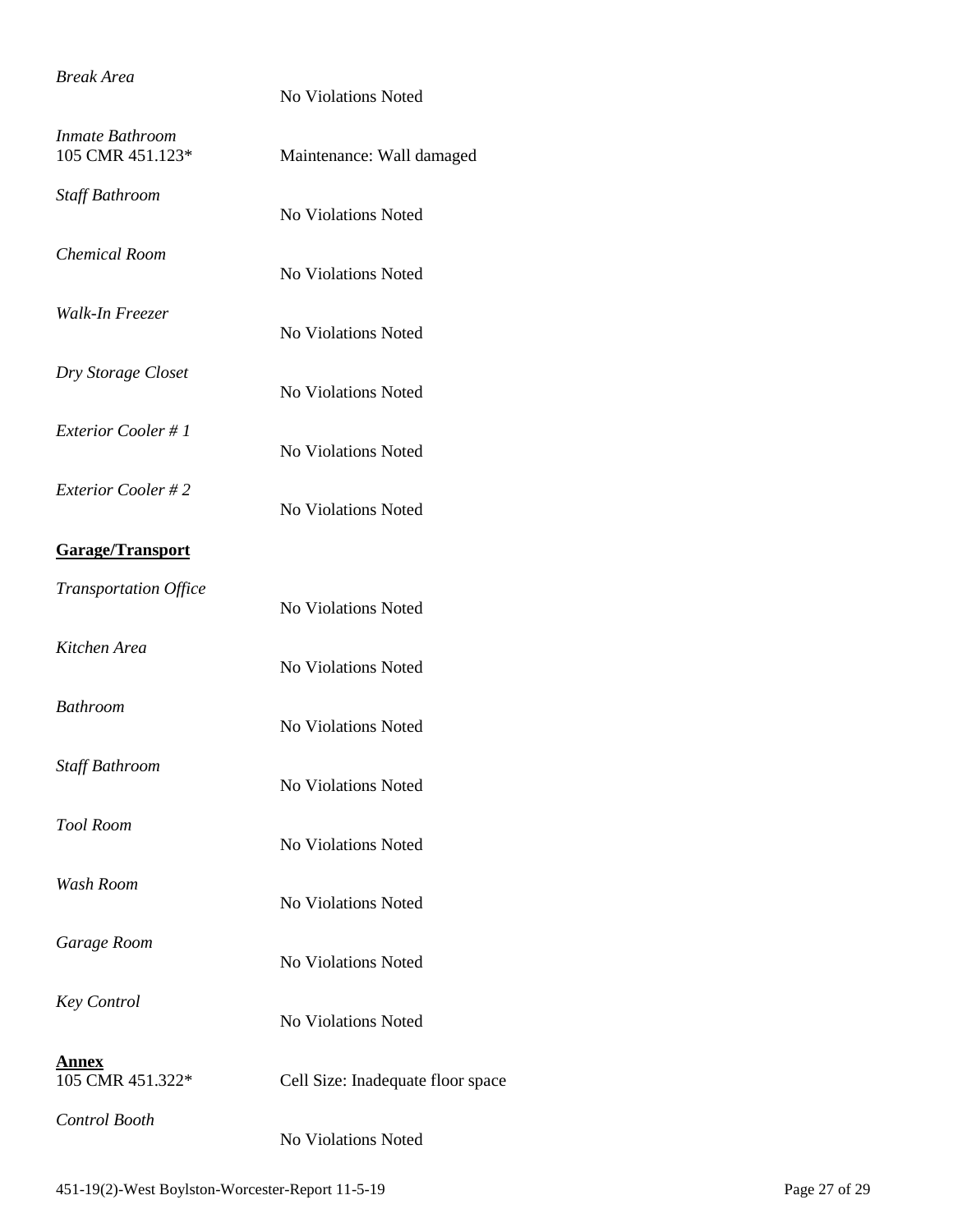| Control Bathroom                                                         | No Violations Noted                                                                                                                                                              |
|--------------------------------------------------------------------------|----------------------------------------------------------------------------------------------------------------------------------------------------------------------------------|
| Visiting Area (outside)                                                  | <b>No Violations Noted</b>                                                                                                                                                       |
| Female Staff Bathroom                                                    | No Violations Noted                                                                                                                                                              |
| Staff Locker Room                                                        | No Violations Noted                                                                                                                                                              |
| Male Staff Bathroom/Storage                                              | No Violations Noted                                                                                                                                                              |
| Visiting Area (inside)                                                   | No Violations Noted                                                                                                                                                              |
| Food Service Area<br>105 CMR 451.124                                     | (Unable to Inspect – Under Construction)<br>Water Supply: Insufficient water supply in quantity and pressure at bubbler outside Food<br>Service                                  |
| Dining Area<br>105 CMR 451.350*                                          | Structural Maintenance: Exterior door not rodent and weathertight                                                                                                                |
| Social Worker's Office<br>105 CMR 451.344                                | Illumination in Habitable Areas: Light not functioning properly, light out                                                                                                       |
| <b>Showers</b><br>105 CMR 451.123                                        | Maintenance: Wall paint damaged in shower #4, 8, 11, and 15                                                                                                                      |
| Storage/Boiler Room                                                      | No Violations Noted                                                                                                                                                              |
| Medical<br>105 CMR 451.353*                                              | Interior Maintenance: Exam table padding damaged                                                                                                                                 |
| <b>Chemical Closet with Books</b><br>105 CMR 451.344*<br>105 CMR 451.130 | Illumination in Habitable Areas: Light not functioning properly, lights out<br>Plumbing: Plumbing not maintained in good repair, bubbler out-of-order outside<br>chemical closet |
| Toilets<br>105 CMR 451.126*                                              | Water Supply: No cold water supplied to handwash sink/toilet unit #1                                                                                                             |
| 105 CMR 451.124*                                                         | Water Supply: Insufficient hot water supply in quantity and pressure at handwash<br>sink/toilet unit $# 11$ , 12, and 13                                                         |
| 105 CMR 451.124*                                                         | Water Supply: Insufficient water supply in quantity and pressure at handicapped<br>handwash sink/toilet unit                                                                     |
| Sink Area<br>105 CMR 451.124*                                            | Water Supply: Insufficient cold water supply in quantity and pressure at handwash                                                                                                |
|                                                                          | $sink$ # L2 and L3                                                                                                                                                               |
| 105 CMR 451.124                                                          | Water Supply: Insufficient hot water supply in quantity and pressure at handwash<br>$\sin k \# L2$                                                                               |
| 105 CMR 451.130                                                          | Plumbing: Plumbing not maintained in good repair, handwash sink #R1 was clogged                                                                                                  |